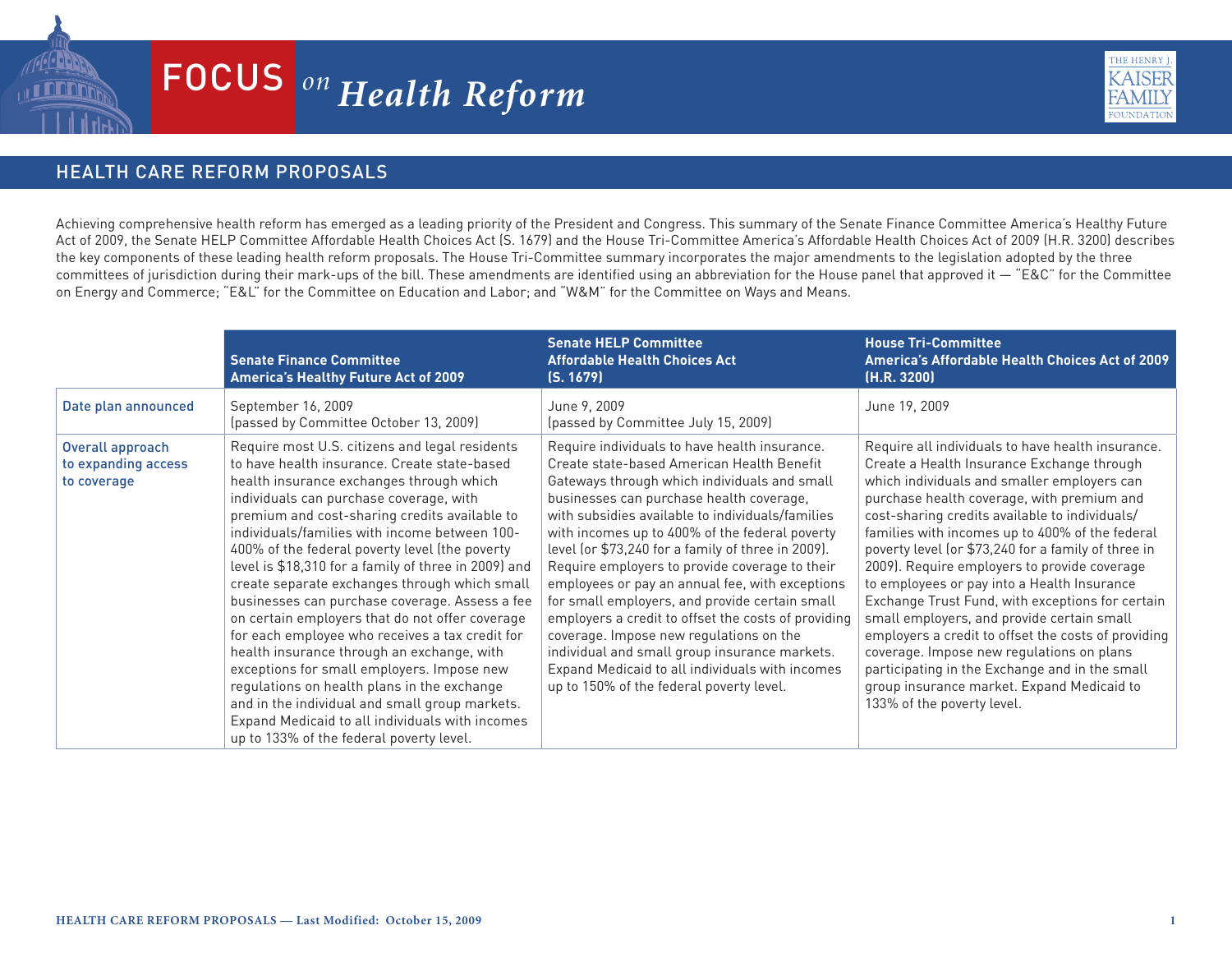|                              | <b>Senate Finance Committee</b><br><b>America's Healthy Future Act of 2009</b>                                                                                                                                                                                                                                                                                                                                                                                                                                                                                                                                                                                                                                          | <b>Senate HELP Committee</b><br><b>Affordable Health Choices Act</b><br>(S. 1679)                                                                                                                                                                                                                                                                                                                                                                                                                                                             | <b>House Tri-Committee</b><br>America's Affordable Health Choices Act of 2009<br>(H.R. 3200)                                                                                                                                                                                                                                                                                                                                                                                                                                                                                                                                                                                                                                                                                                                                                                                                                    |
|------------------------------|-------------------------------------------------------------------------------------------------------------------------------------------------------------------------------------------------------------------------------------------------------------------------------------------------------------------------------------------------------------------------------------------------------------------------------------------------------------------------------------------------------------------------------------------------------------------------------------------------------------------------------------------------------------------------------------------------------------------------|-----------------------------------------------------------------------------------------------------------------------------------------------------------------------------------------------------------------------------------------------------------------------------------------------------------------------------------------------------------------------------------------------------------------------------------------------------------------------------------------------------------------------------------------------|-----------------------------------------------------------------------------------------------------------------------------------------------------------------------------------------------------------------------------------------------------------------------------------------------------------------------------------------------------------------------------------------------------------------------------------------------------------------------------------------------------------------------------------------------------------------------------------------------------------------------------------------------------------------------------------------------------------------------------------------------------------------------------------------------------------------------------------------------------------------------------------------------------------------|
| <b>Individual mandate</b>    | . Require U.S. citizens and legal residents to<br>have qualifying health coverage. Enforced<br>through a tax penalty of \$750 per adult per<br>year. The penalty will be phased-in according<br>to the following schedule: \$0 in 2013; \$200 in<br>2014; \$400 in 2015; \$600 in 2016; and \$750 in<br>2017. Exemptions will be granted for financial<br>hardship, religious objections, American<br>Indians, and if the lowest cost plan option<br>exceeds 8% of an individual's income or if<br>the individual has income below 133% of the<br>poverty level.                                                                                                                                                        | • Require individuals to have qualifying health<br>coverage. Enforced through a minimum<br>tax penalty of \$750 per individual per year<br>(maximum penalty per family of 4 times<br>the individual penalty). Exemptions to the<br>individual mandate will be granted to residents<br>of states that do not establish an American<br>Health Benefit Gateway, members of Indian<br>tribes, those for whom affordable coverage is<br>not available, those without coverage for fewer<br>than 90 days, and those with incomes below<br>150% FPL. | • Require all individuals to have "acceptable<br>health coverage". Those without coverage pay<br>a penalty of 2.5% of modified adjusted gross<br>income up to the cost of the average national<br>premium for self-only or family coverage under<br>a basic plan in the Health Insurance Exchange.<br>Exceptions granted for dependents, religious<br>objections, and financial hardship.                                                                                                                                                                                                                                                                                                                                                                                                                                                                                                                       |
| <b>Employer requirements</b> | • Assess employers with more than 50<br>employees that do not offer coverage a fee for<br>each employee who receives a tax credit for<br>health insurance through an exchange. The<br>penalty is the lesser of a flat dollar amount<br>equal to the average national tax credit for<br>each full-time employee receiving a tax credit<br>or \$400 times the total number of full-time<br>employees in the firm.<br>• Exempt employers with 50 or fewer employees<br>from the penalty.<br>• Require employers with 200 or more<br>employees to automatically enroll employees<br>into health insurance plans offered by the<br>employer. Employees may opt out of coverage if<br>they have coverage from another source. | • Require employers to offer health coverage<br>to their employees and contribute at least<br>60% of the premium cost or pay \$750 for each<br>uninsured full-time employee and \$375 for<br>each uninsured part-time employee who is not<br>offered coverage. For employers subject to the<br>assessment, the first 25 workers are exempted.<br>• Exempt employers with 25 or fewer employees<br>from the requirement to provide coverage.                                                                                                   | • Require employers to offer coverage to their<br>employees and contribute at least 72.5% of<br>the premium cost for single coverage and 65%<br>of the premium cost for family coverage of<br>the lowest cost plan that meets the essential<br>benefits package requirements or pay 8% of<br>payroll into the Health Insurance Exchange<br>Trust Fund. [E&L Committee amendment:<br>Provide hardship exemptions for employers<br>that would be negatively affected by job losses<br>as a result of requirement.]<br>• Eliminate or reduce the pay or play assessment<br>for small employers with annual payroll of less<br>than \$400,000:<br>- Annual payroll less than \$250,000: exempt<br>- Annual payroll between \$250,000 and<br>\$300,000: 2% of payroll;<br>- Annual payroll between \$300,000 and<br>\$350,000: 4% of payroll;<br>- Annual payroll between \$350,000 and<br>\$400,000: 6% of payroll. |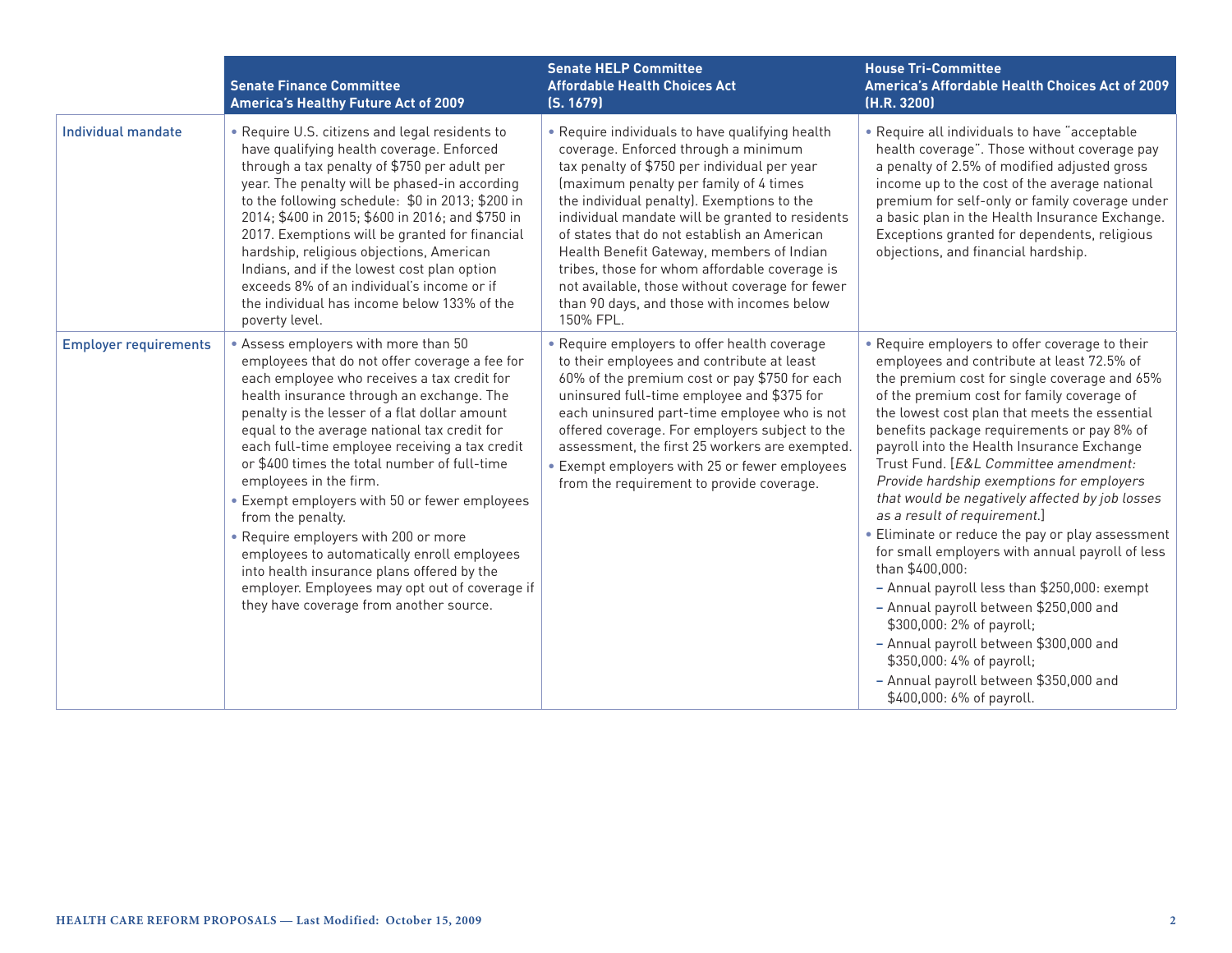|                                                                | <b>Senate Finance Committee</b><br><b>America's Healthy Future Act of 2009</b>                                                                                                                                                                                                                                                                                                                                                                                                                                                                                                                                                                                                                                                                                                                                                                                                                                                                                                                                                                                                                                                                                                                                                                                                                                                         | <b>Senate HELP Committee</b><br><b>Affordable Health Choices Act</b><br>(S. 1679)                                                                                                                                                                                                                                                                                                                                                                                                                                                            | <b>House Tri-Committee</b><br>America's Affordable Health Choices Act of 2009<br>(H.R. 3200)                                                                                                                                                                                                                                                                                                                                                                                                                                                                                                                                                                                                                                                                                                                                                                                                                                                                                                                                                                                                                                                                                                                                                                         |
|----------------------------------------------------------------|----------------------------------------------------------------------------------------------------------------------------------------------------------------------------------------------------------------------------------------------------------------------------------------------------------------------------------------------------------------------------------------------------------------------------------------------------------------------------------------------------------------------------------------------------------------------------------------------------------------------------------------------------------------------------------------------------------------------------------------------------------------------------------------------------------------------------------------------------------------------------------------------------------------------------------------------------------------------------------------------------------------------------------------------------------------------------------------------------------------------------------------------------------------------------------------------------------------------------------------------------------------------------------------------------------------------------------------|----------------------------------------------------------------------------------------------------------------------------------------------------------------------------------------------------------------------------------------------------------------------------------------------------------------------------------------------------------------------------------------------------------------------------------------------------------------------------------------------------------------------------------------------|----------------------------------------------------------------------------------------------------------------------------------------------------------------------------------------------------------------------------------------------------------------------------------------------------------------------------------------------------------------------------------------------------------------------------------------------------------------------------------------------------------------------------------------------------------------------------------------------------------------------------------------------------------------------------------------------------------------------------------------------------------------------------------------------------------------------------------------------------------------------------------------------------------------------------------------------------------------------------------------------------------------------------------------------------------------------------------------------------------------------------------------------------------------------------------------------------------------------------------------------------------------------|
| <b>Employer requirements</b><br><i><u><b>Continued</b></u></i> |                                                                                                                                                                                                                                                                                                                                                                                                                                                                                                                                                                                                                                                                                                                                                                                                                                                                                                                                                                                                                                                                                                                                                                                                                                                                                                                                        |                                                                                                                                                                                                                                                                                                                                                                                                                                                                                                                                              | [E&C Committee amendment: Extend the<br>reduction in the pay or play assessment for<br>small employers with annual payroll of less<br>than \$750,000 and replace the above schedule<br>with the following:<br>- Annual payroll less than \$500,000: exempt<br>- Annual payroll between \$500,000 and<br>\$585,000: 2% of payroll;<br>- Annual payroll between \$585,000 and<br>\$670,000: 4% of payroll;<br>- Annual payroll between \$670,000 and<br>\$750,000: 6% of payroll.]<br>• Require employers that offer coverage to<br>automatically enroll into the employer's lowest<br>cost premium plan any individual who does<br>not elect coverage under the employer plan or<br>does not opt out of such coverage.                                                                                                                                                                                                                                                                                                                                                                                                                                                                                                                                                |
| <b>Expansion of public</b><br>programs                         | • Expand Medicaid to all individuals (children,<br>pregnant women, parents, and adults without<br>dependent children) with incomes up to 133%<br>FPL (to be implemented in 2014). Adults with<br>incomes between 100-133% FPL will have the<br>option of obtaining coverage through Medicaid<br>or with federal subsidies through the exchange.<br>All newly eligible adults will be guaranteed a<br>benchmark benefit package that at least meets<br>the minimum creditable coverage standards.<br>Require states to provide premium assistance<br>to any Medicaid beneficiary with access to<br>employer-sponsored insurance if it is cost-<br>effective for the state. To finance the coverage for<br>the newly eligible (those who were not previously<br>eligible for a full benchmark benefit package<br>or who were eligible for a capped program but<br>were not enrolled), states will receive an increase<br>in the federal medical assistance percentage<br>(FMAP). Initially, the percentage point increase<br>in the FMAP will be 27.3 for states that already<br>cover adults with incomes above 100% FPL and<br>37.3 for other states. These percentage point<br>increases will be adjusted over time so that by<br>2019, all states will receive an FMAP increase of<br>32.3 percentage points for the newly eligible. | • Expand Medicaid to all individuals (children,<br>pregnant women, parents, and adults without<br>dependent children) with incomes up to 150%<br>FPL. Individuals eligible for Medicaid will be<br>covered through state Medicaid programs<br>and will not be eligible for credits to purchase<br>coverage through American Health Benefit<br>Gateways.<br>Grant individuals eligible for the Children's<br>Health Insurance Program (CHIP) the option<br>of enrolling in CHIP or enrolling in a qualified<br>health plan through a Gateway. | • Expand Medicaid to all individuals (children,<br>pregnant women, parents, and adults without<br>dependent children) with incomes up to 133%<br>FPL. Newly eligible, non-traditional (childless<br>adults) Medicaid beneficiaries may enroll in<br>coverage through the Exchange if they were<br>enrolled in qualified health coverage during the<br>six months before becoming Medicaid eligible.<br>Provide Medicaid coverage for all newborns<br>who lack acceptable coverage and provide<br>optional Medicaid coverage to low-income<br>HIV-infected individuals and for family planning<br>services to certain low-income women. In<br>addition, increase Medicaid payment rates for<br>primary care providers to 100% of Medicare<br>rates. [E&C Committee amendment: Require<br>states to submit a state plan amendment<br>specifying the payment rates to be paid under<br>the state's Medicaid program.] The coverage<br>expansions (except the optional expansions)<br>and the enhanced provider payments will<br>be fully financed with federal funds. [E&C<br>Committee amendment: Replace full federal<br>financing for Medicaid coverage expansions<br>with 100% federal financing through 2014 and<br>90% federal financing beginning in year 2015.] |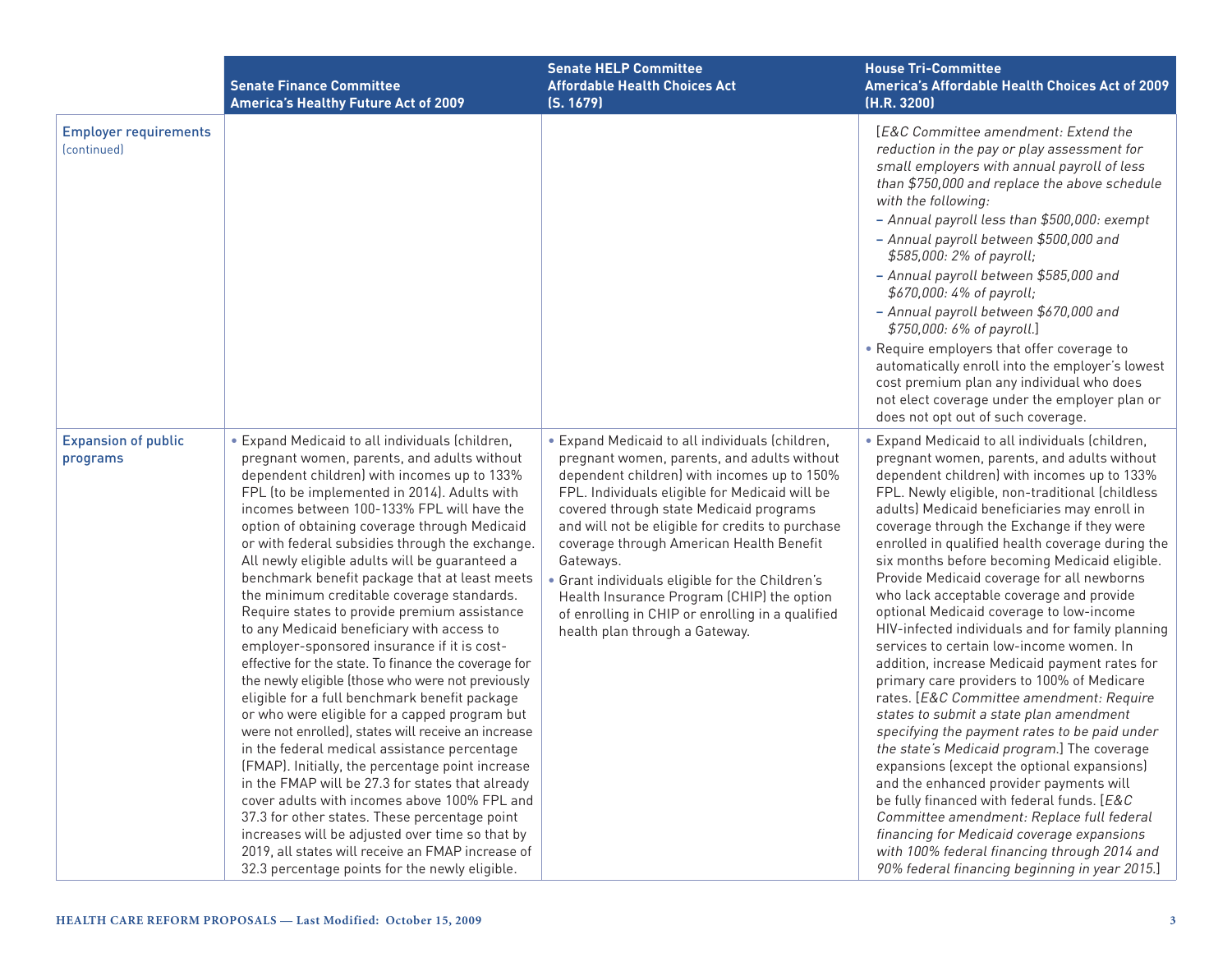|                                                    | <b>Senate Finance Committee</b><br><b>America's Healthy Future Act of 2009</b>                                                                                                                                                                                                                                                                                                                                                                                                                                                                                                                                                                                                                                                                                                                                                                                                                                                                                                                                                                                                                                                                | <b>Senate HELP Committee</b><br><b>Affordable Health Choices Act</b><br>(S. 1679)                                                                                                                                                                                                                                                                                                                                                                                                                                                                                                                                                                                                                                                                                                                                                                                                                                                                                                                                                                                 | <b>House Tri-Committee</b><br>America's Affordable Health Choices Act of 2009<br>(H.R. 3200)                                                                                                                                                                                                                                                                                                                                                                                                                                                                                                                                                                                                                                                                                                                                                                                             |
|----------------------------------------------------|-----------------------------------------------------------------------------------------------------------------------------------------------------------------------------------------------------------------------------------------------------------------------------------------------------------------------------------------------------------------------------------------------------------------------------------------------------------------------------------------------------------------------------------------------------------------------------------------------------------------------------------------------------------------------------------------------------------------------------------------------------------------------------------------------------------------------------------------------------------------------------------------------------------------------------------------------------------------------------------------------------------------------------------------------------------------------------------------------------------------------------------------------|-------------------------------------------------------------------------------------------------------------------------------------------------------------------------------------------------------------------------------------------------------------------------------------------------------------------------------------------------------------------------------------------------------------------------------------------------------------------------------------------------------------------------------------------------------------------------------------------------------------------------------------------------------------------------------------------------------------------------------------------------------------------------------------------------------------------------------------------------------------------------------------------------------------------------------------------------------------------------------------------------------------------------------------------------------------------|------------------------------------------------------------------------------------------------------------------------------------------------------------------------------------------------------------------------------------------------------------------------------------------------------------------------------------------------------------------------------------------------------------------------------------------------------------------------------------------------------------------------------------------------------------------------------------------------------------------------------------------------------------------------------------------------------------------------------------------------------------------------------------------------------------------------------------------------------------------------------------------|
| <b>Expansion of public</b><br>programs (continued) | High need states-those with total Medicaid<br>enrollment that is below the national average<br>for enrollment as a percentage of the state<br>population and unemployment rates of 12%<br>or higher for August 2009-will receive full<br>federal funding for the newly eligible for five<br>years.<br>• Require states to maintain current income<br>eligibility levels for children in Medicaid and the<br>Children's Health Insurance Program (CHIP)<br>until 2019. CHIP benefit package and cost-<br>sharing rules will continue as under current<br>law. Beginning in 2014, states will receive a 23<br>percentage point increase in the CHIP match<br>rate up to a cap of 100% and a .15 percentage<br>point increase in the Medicaid match rate.<br>CHIP-eligible children who are unable to enroll<br>in the program due to enrollment caps will be<br>eligible for tax credits in the state exchanges.                                                                                                                                                                                                                                |                                                                                                                                                                                                                                                                                                                                                                                                                                                                                                                                                                                                                                                                                                                                                                                                                                                                                                                                                                                                                                                                   | • Require Children's Health Insurance Program<br>(CHIP) enrollees to obtain coverage through<br>the Health Insurance Exchange (in the first<br>year the Exchange is available) provided the<br>Health Choices Commissioner determines that<br>the Exchange has the capacity to cover these<br>children and that procedures are in place to<br>ensure the timely transition of CHIP enrollees<br>into the Exchange without an interruption<br>of coverage. [E&C Committee amendment:<br>Require that CHIP enrollees not be enrolled in<br>an Exchange plan until the Secretary certifies<br>that coverage is at least comparable to<br>coverage under an average CHIP plan in effect<br>in 2011. The Secretary must also determine<br>that there are procedures to transfer<br>CHIP enrollees into the exchange without<br>interrupting coverage or with a written plan of<br>treatment.] |
| <b>Premium subsidies</b><br>to individuals         | · Provide refundable and advanceable premium<br>credits to individuals and families with incomes<br>between 133-400% FPL in 2013, and including<br>individuals and families with incomes between<br>100-133% FPL in 2014, to purchase insurance<br>through the health insurance exchanges. The<br>premium credits will be tied to the second<br>lowest-cost silver plan in the area and will<br>be provided on a sliding scale basis from 2%<br>of income for those at 100% FPL to 12% of<br>income for those between 300-400% FPL.<br>• Exclude individuals with incomes below 100%<br>FPL from eligibility for the premium credits.<br>These individuals will be eligible for coverage<br>through the Medicaid program.<br>· Provide cost-sharing subsidies to eligible<br>individuals and families with incomes between<br>100-200% FPL. For those with incomes<br>between 100-150% FPL, the cost-sharing<br>subsidies will result in coverage for 90% of<br>the benefit costs of the plan. For those with<br>incomes between 150-200%, the cost-sharing<br>subsidies will result in coverage for 80% of the<br>benefit costs of the plan. | • Provide premium credits on a sliding scale basis<br>to individuals and families with incomes up to<br>400% FPL to purchase coverage through the<br>Gateway. The premium credits will be based on<br>the average cost of the three lowest cost qualified<br>health plans in the area, but will be such that<br>individuals with incomes less than 400% FPL pay<br>no more than 12.5% of income and individuals<br>with incomes less than 150% FPL pay 1% of<br>income, with additional limits on cost sharing.<br>• Limit availability of premium credits through<br>the Gateway to U.S. citizens and lawfully<br>residing immigrants who meet income limits<br>and are not eligible for employer-based<br>coverage that meets minimum qualifying<br>criteria and affordability standards, Medicare,<br>Medicaid, TRICARE, or the Federal Employee<br>Health Benefits Program. Individuals with<br>access to employer-based coverage are<br>eligible for the premium credits if the cost of<br>the employee premium exceeds 12.5% of the<br>individuals' income. | • Provide affordability premium credits to eligible<br>individuals and families with incomes up to<br>400% FPL to purchase insurance through the<br>Health Insurance Exchange. The premium<br>credits will be based on the average cost of<br>the three lowest cost basic health plans in the<br>area and will be set on a sliding scale such that<br>the premium contributions are limited to the<br>following percentages of income for specified<br>income tiers:<br>133-150% FPL: 1.5 - 3% of income<br>150-200% FPL: 3 - 5% of income<br>200-250% FPL: 5 - 7% of income<br>250-300% FPL: 7 - 9% of income<br>300-350% FPL: 9 - 10% of income<br>350-400% FPL: 10 - 11% of income                                                                                                                                                                                                    |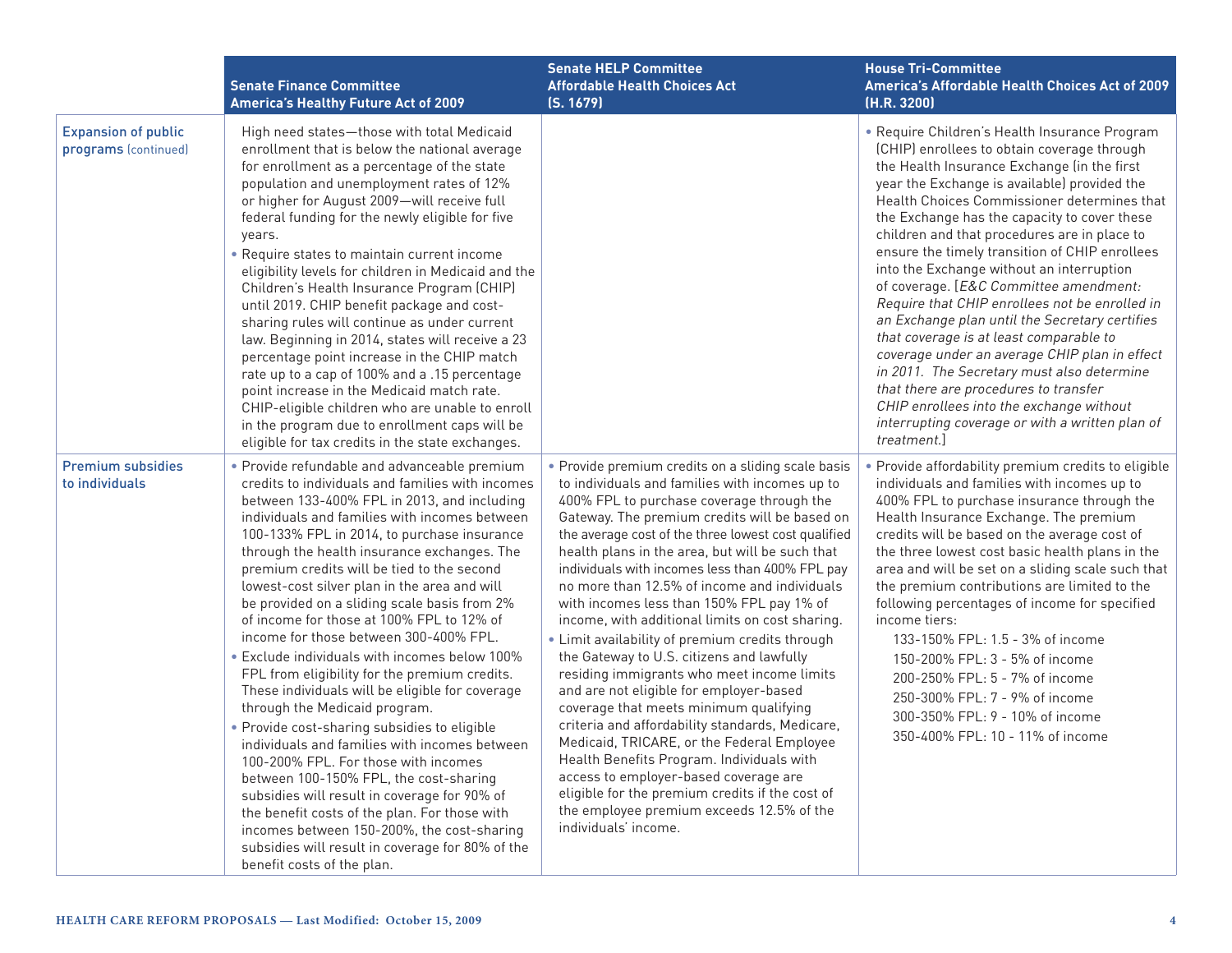|                                                        | <b>Senate Finance Committee</b><br><b>America's Healthy Future Act of 2009</b>                                                                                                                                                                                                                                                                                                                                                                                                                                                                    | <b>Senate HELP Committee</b><br><b>Affordable Health Choices Act</b><br>(S. 1679) | <b>House Tri-Committee</b><br>America's Affordable Health Choices Act of 2009<br>(H.R. 3200)                                                                                                                                                                                                                                                                                                                                                                                                                                                                                                                                                                                                                                                                                                                                                                                                                                                                                                                                                                                                                                                                                                                                                                                                                                                                                                                                                                                                                                                                                                                                        |
|--------------------------------------------------------|---------------------------------------------------------------------------------------------------------------------------------------------------------------------------------------------------------------------------------------------------------------------------------------------------------------------------------------------------------------------------------------------------------------------------------------------------------------------------------------------------------------------------------------------------|-----------------------------------------------------------------------------------|-------------------------------------------------------------------------------------------------------------------------------------------------------------------------------------------------------------------------------------------------------------------------------------------------------------------------------------------------------------------------------------------------------------------------------------------------------------------------------------------------------------------------------------------------------------------------------------------------------------------------------------------------------------------------------------------------------------------------------------------------------------------------------------------------------------------------------------------------------------------------------------------------------------------------------------------------------------------------------------------------------------------------------------------------------------------------------------------------------------------------------------------------------------------------------------------------------------------------------------------------------------------------------------------------------------------------------------------------------------------------------------------------------------------------------------------------------------------------------------------------------------------------------------------------------------------------------------------------------------------------------------|
| <b>Premium subsidies</b><br>to individuals (continued) | . Limit availability of premium credits and cost-<br>sharing subsidies through the exchanges to<br>U.S. citizens and legal immigrants who meet<br>income limits. Employees who are offered<br>coverage by an employer are not eligible for<br>premium credits unless the employer plan<br>does not have an actuarial value of at least<br>65% or if the employee share of the premium<br>exceeds 10% of income.<br>• Require verification of both income and<br>citizenship status in determining eligibility for<br>the federal premium credits. |                                                                                   | [E&C Committee amendment: Replaces the<br>above subsidy schedule with the following:<br>133-150% FPL: 1.5 - 3% of income<br>150-200% FPL: 3 - 5.5% of income<br>200-250% FPL: 5.5 - 8% of income<br>250-300% FPL: 8 - 10% of income<br>300-350% FPL: 10 - 11% of income<br>350-400% FPL: 11 - 12% of income]<br>[E&C Committee amendment: Increase the<br>affordability credits annually by the estimated<br>savings achieved through adopting a formulary<br>in the public health insurance option,<br>pharmacy benefit manager transparency<br>requirements, developing accountable care<br>organization pilot programs in Medicaid, and<br>administrative simplification.] [E&C Committee<br>amendment: Increase the affordability credits<br>annually by the estimated savings achieved<br>through limiting increases in premiums for<br>plans in the Exchange to no more than 150%<br>of the annual increase in medical inflation and<br>by requiring the Secretary to negotiate directly<br>with prescription drug manufacturers to lower<br>the prices for Medicare Part D plans.]<br>. Provide affordability cost-sharing credits to<br>eligible individuals and families with incomes<br>up to 400% FPL. The cost-sharing credits<br>reduce the cost-sharing amounts and annual<br>cost-sharing limits and have the effect of<br>increasing the actuarial value of the basic<br>benefit plan to the following percentages of the<br>full value of the plan for the specified income<br>tier:<br>133-150% FPL: 97%<br>150-200% FPL: 93%<br>200-250% FPL: 85%<br>250-300% FPL: 78%<br>300-350% FPL: 72%<br>350-400% FPL: 70% |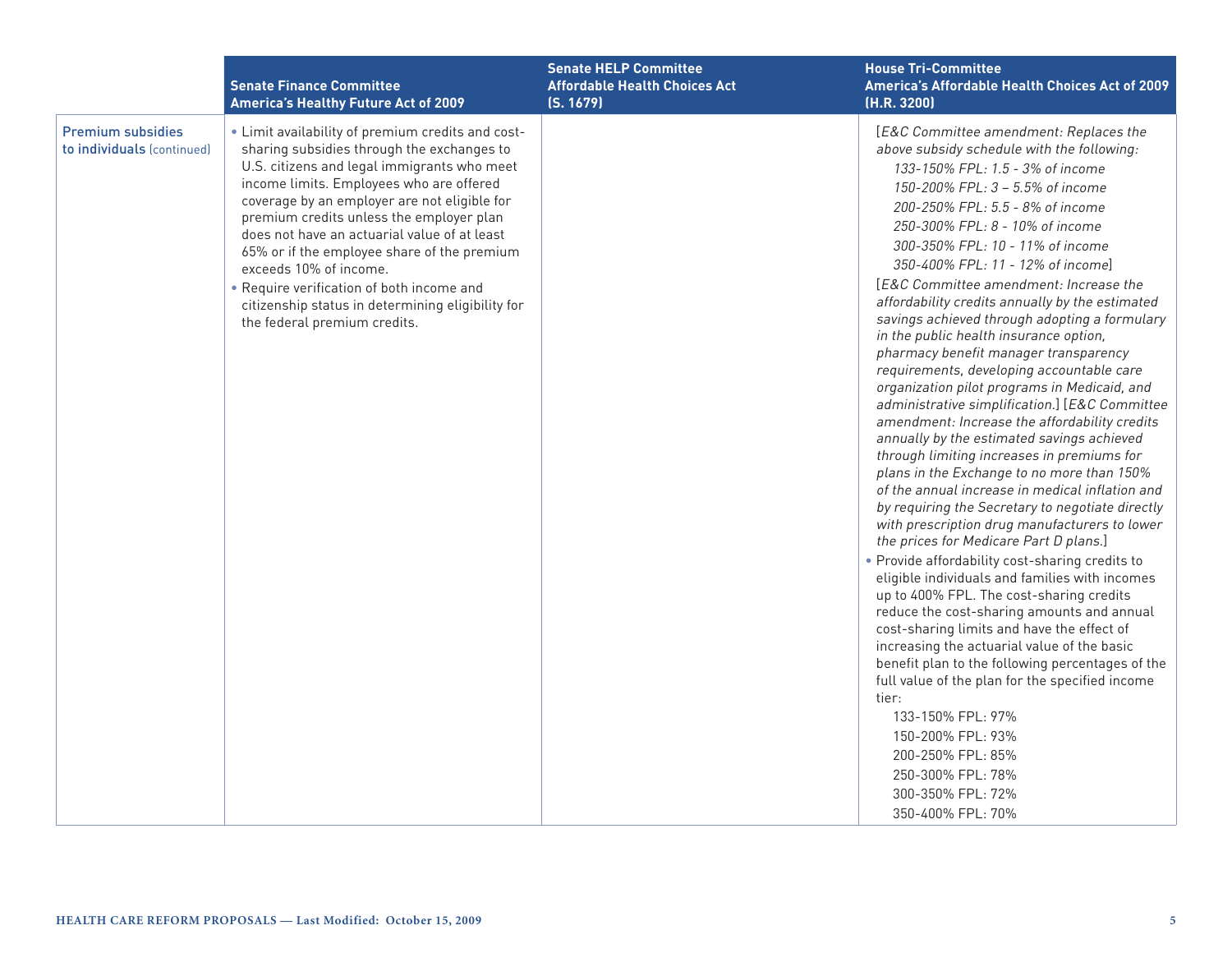|                                                        | <b>Senate Finance Committee</b><br><b>America's Healthy Future Act of 2009</b>                                                                                                                                                                                                                                                                                                                                                                                                                                                                                                                                                                                                                                                                                                                                                                                                                                                                                                                                                                                                                                                                                                                                                                                    | <b>Senate HELP Committee</b><br><b>Affordable Health Choices Act</b><br>(S. 1679)                                                                                                                                                                                                                                                                                                                                                                                                                                                                                                                                                                                                                                                                                                                                                                                                 | <b>House Tri-Committee</b><br>America's Affordable Health Choices Act of 2009<br>(H.R. 3200)                                                                                                                                                                                                                                                                                                                                                                                                                                                                                                                                                                                                                                                                                                                                                                                              |
|--------------------------------------------------------|-------------------------------------------------------------------------------------------------------------------------------------------------------------------------------------------------------------------------------------------------------------------------------------------------------------------------------------------------------------------------------------------------------------------------------------------------------------------------------------------------------------------------------------------------------------------------------------------------------------------------------------------------------------------------------------------------------------------------------------------------------------------------------------------------------------------------------------------------------------------------------------------------------------------------------------------------------------------------------------------------------------------------------------------------------------------------------------------------------------------------------------------------------------------------------------------------------------------------------------------------------------------|-----------------------------------------------------------------------------------------------------------------------------------------------------------------------------------------------------------------------------------------------------------------------------------------------------------------------------------------------------------------------------------------------------------------------------------------------------------------------------------------------------------------------------------------------------------------------------------------------------------------------------------------------------------------------------------------------------------------------------------------------------------------------------------------------------------------------------------------------------------------------------------|-------------------------------------------------------------------------------------------------------------------------------------------------------------------------------------------------------------------------------------------------------------------------------------------------------------------------------------------------------------------------------------------------------------------------------------------------------------------------------------------------------------------------------------------------------------------------------------------------------------------------------------------------------------------------------------------------------------------------------------------------------------------------------------------------------------------------------------------------------------------------------------------|
| <b>Premium subsidies</b><br>to individuals (continued) |                                                                                                                                                                                                                                                                                                                                                                                                                                                                                                                                                                                                                                                                                                                                                                                                                                                                                                                                                                                                                                                                                                                                                                                                                                                                   |                                                                                                                                                                                                                                                                                                                                                                                                                                                                                                                                                                                                                                                                                                                                                                                                                                                                                   | • Limit availability of premium and cost-sharing<br>credits to US citizens and lawfully residing<br>immigrants who meet the income limits and<br>are not enrolled in qualified or grandfathered<br>employer or individual coverage, Medicare,<br>Medicaid (except those eligible to enroll in<br>the Exchange), TRICARE, or VA coverage (with<br>some exceptions). Individuals with access<br>to employer-based coverage are eligible for<br>the premium and cost-sharing credits if the<br>cost of the employee premium exceeds 11%<br>of the individuals' income [E&C Committee<br>amendment: To be eligible for the premium<br>and cost-sharing credits, the cost of the<br>employee premium must exceed 12% of<br>individuals' income.].                                                                                                                                              |
| <b>Premium subsidies</b><br>to employers               | . Provide small employers with fewer than 25<br>employees and average annual wages of less<br>than \$40,000 that purchase health insurance<br>for employees with a tax credit.<br>Phase I: For tax years 2011 and 2012, provide<br>a tax credit of up to 35% of the employer's<br>contribution toward the employee's health<br>insurance premium if the employer<br>contributes at least 50% of the total premium<br>cost or 50% of a benchmark premium. The<br>full credit will be available to employers<br>with 10 or fewer employees and average<br>annual wages of less than \$20,000. Tax-<br>exempt small businesses meeting these<br>requirements are eligible for tax credits of up<br>to 25% of the employer's contribution toward<br>the employee's health insurance premium.<br>Phase II: For tax years 2013 and later, for<br>eligible small businesses that purchase<br>coverage through the state exchange, provide<br>a tax credit of up to 50% of the employer's<br>contribution toward the employee's health<br>insurance premium if the employer<br>contributes at least 50% of the total premium<br>cost or 50% of a benchmark premium. The<br>credit will be available for two years. The full<br>credit will be available to employers with | • Provide qualifying small employers with a<br>health options program credit. To qualify for<br>the credit, employers must have fewer than<br>50 full-time employees, pay an average wage<br>of less than \$50,000, and must pay at least<br>60% of employee health expenses. The credit<br>is equal to \$1,000 for each employee with<br>single coverage and \$2,000 for each employee<br>with family coverage, adjusted for firm size<br>(phasing out as firm size increases) and<br>number of months of coverage provided. Bonus<br>payments are given for each additional 10% of<br>employee health expenses above 60% paid by<br>the employer. Employers may not receive the<br>credit for more than three consecutive years.<br>Self-employed individuals who do not receive<br>premium credits for purchasing coverage<br>through the Gateway are eligible for the credit. | . Provide small employers with fewer than 25<br>employees and average wages of less than<br>\$40,000 with a health coverage tax credit. The<br>full credit of 50% of premium costs paid by<br>employers is available to employers with 10 or<br>fewer employees and average annual wages of<br>\$20,000 or less. The credit phases-out as firm<br>size and average wage increases and is not<br>permitted for employees earning more than<br>\$80,000 per year.<br>• Create a temporary reinsurance program for<br>employers providing health insurance coverage<br>to retirees ages 55 to 64. Program will<br>reimburse employers for 80% of retiree claims<br>between \$15,000 and \$90,000. Payments from<br>the reinsurance program will be used to lower<br>the costs for enrollees in the employer plan.<br>Appropriate \$10 billion over ten years for the<br>reinsurance program. |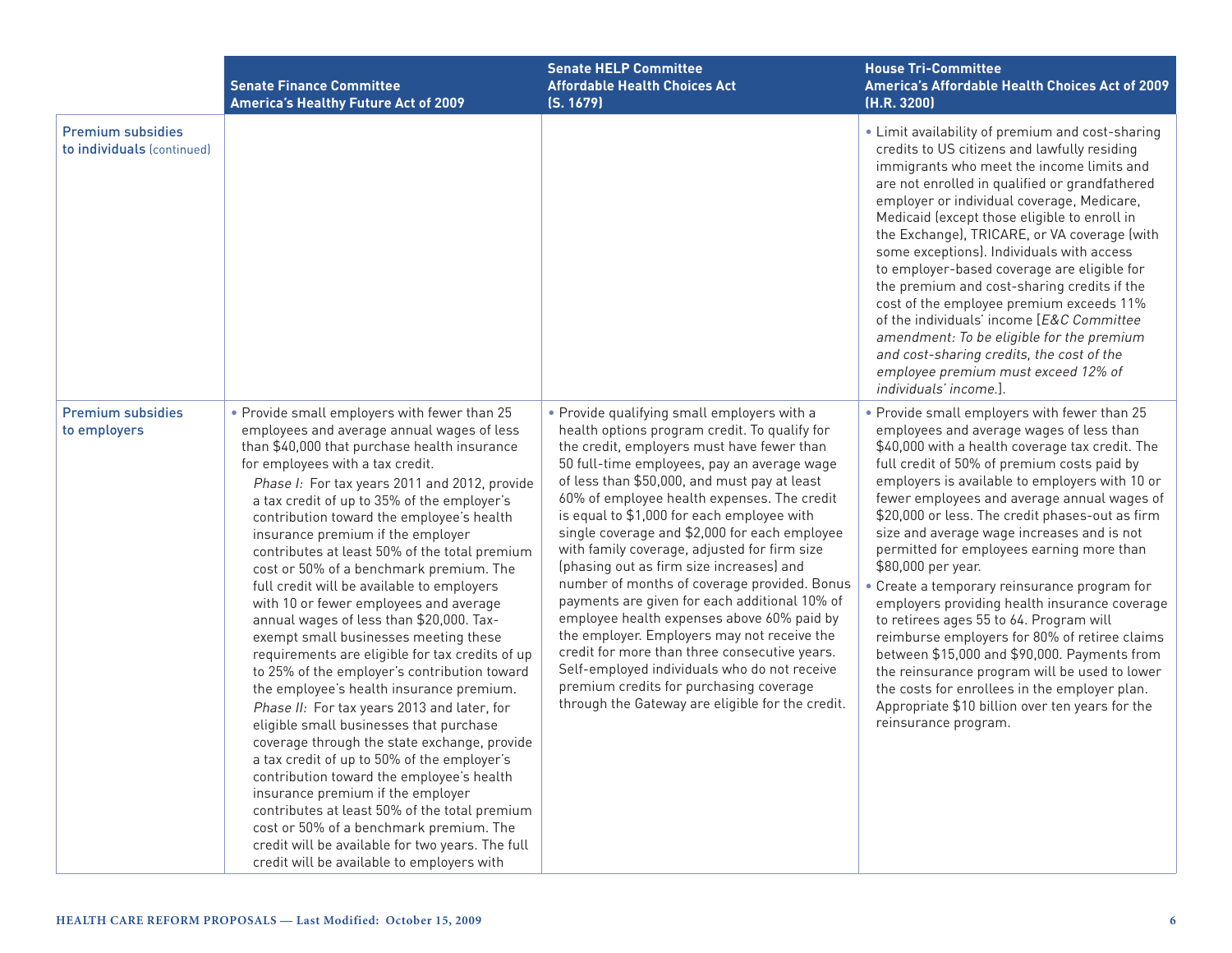|                                                      | <b>Senate Finance Committee</b><br><b>America's Healthy Future Act of 2009</b>                                                                                                                                                                                                                                                                                                                                                                                                                                                                                                                                                                                                                                                                                                                                                                                                                                                                                                                                                                                                                                                                                                                                                                                                                                                                                                                                                                                                                                         | <b>Senate HELP Committee</b><br><b>Affordable Health Choices Act</b><br>(S. 1679)                                                                                                                                                                                                                                                                                                                         | <b>House Tri-Committee</b><br>America's Affordable Health Choices Act of 2009<br>(H.R. 3200)                           |
|------------------------------------------------------|------------------------------------------------------------------------------------------------------------------------------------------------------------------------------------------------------------------------------------------------------------------------------------------------------------------------------------------------------------------------------------------------------------------------------------------------------------------------------------------------------------------------------------------------------------------------------------------------------------------------------------------------------------------------------------------------------------------------------------------------------------------------------------------------------------------------------------------------------------------------------------------------------------------------------------------------------------------------------------------------------------------------------------------------------------------------------------------------------------------------------------------------------------------------------------------------------------------------------------------------------------------------------------------------------------------------------------------------------------------------------------------------------------------------------------------------------------------------------------------------------------------------|-----------------------------------------------------------------------------------------------------------------------------------------------------------------------------------------------------------------------------------------------------------------------------------------------------------------------------------------------------------------------------------------------------------|------------------------------------------------------------------------------------------------------------------------|
| <b>Premium subsidies</b><br>to employers (continued) | 10 or fewer employees and average annual<br>wages of less than \$20,000. Tax-exempt<br>small businesses meeting these requirements<br>are eligible for tax credits of up to 35% of the<br>employer's contribution toward the<br>employee's health insurance premium.<br>• Create a temporary reinsurance program<br>for employers providing health insurance<br>coverage to retirees ages 55 to 64. Program<br>will reimburse employers or insurers for 80%<br>of retiree claims between \$15,000 and \$90,000.<br>Appropriate \$5 billion to finance the program.                                                                                                                                                                                                                                                                                                                                                                                                                                                                                                                                                                                                                                                                                                                                                                                                                                                                                                                                                     | • Create a temporary reinsurance program<br>for employers providing health insurance<br>coverage to retirees ages 55 to 64. Program<br>will reimburse employers for 80% of retiree<br>claims between \$15,000 and \$90,000. Program<br>will end when the state Gateway is established.<br>Payments from the reinsurance program will<br>be used to lower the costs for enrollees in the<br>employer plan. |                                                                                                                        |
| Tax changes related<br>to health insurance           | . Impose a tax on individuals without qualifying<br>coverage of \$750 per adult per year to be<br>phased-in beginning in 2014.<br>· Impose an excise tax in 2013 on insurers<br>of employer-sponsored health plans with<br>aggregate values that exceed \$8,000 for<br>individual coverage and \$21,000 for family<br>coverage (these threshold values will be<br>indexed to the consumer price index for urban<br>consumers (CPI-U) plus 1%). The threshold<br>amounts will be increased for retired individuals<br>age 55 and up and for employees engaged in<br>high-risk professions by \$1,850 for individual<br>coverage and \$5,000 for family coverage. In the<br>17 states with the highest health care costs, the<br>threshold amount is increased by 20% initially;<br>this premium increase is subsequently reduced<br>by half each year until it is phased out in 2015.<br>The tax is equal to 40% of the value of the plan<br>that exceeds the threshold amounts and is<br>imposed on the issuer of the health insurance<br>policy, which in the case of a self-insured plan<br>is the plan administrator or, in some cases, the<br>employer. The aggregate value of the health<br>insurance plan includes reimbursements<br>under a flexible spending account for medical<br>expenses (health FSA) or health reimbursement<br>arrangement (HRA), employer contributions to a<br>health savings account (HSA), and coverage for<br>dental, vision, and other supplementary health<br>insurance coverage. | . Impose a minimum tax on individuals without<br>qualifying health care coverage of \$750 per<br>individual per year (maximum family penalty of<br>4 times the individual penalty).                                                                                                                                                                                                                       | . Impose a tax on individuals without acceptable<br>health care coverage of 2.5% of modified<br>adjusted gross income. |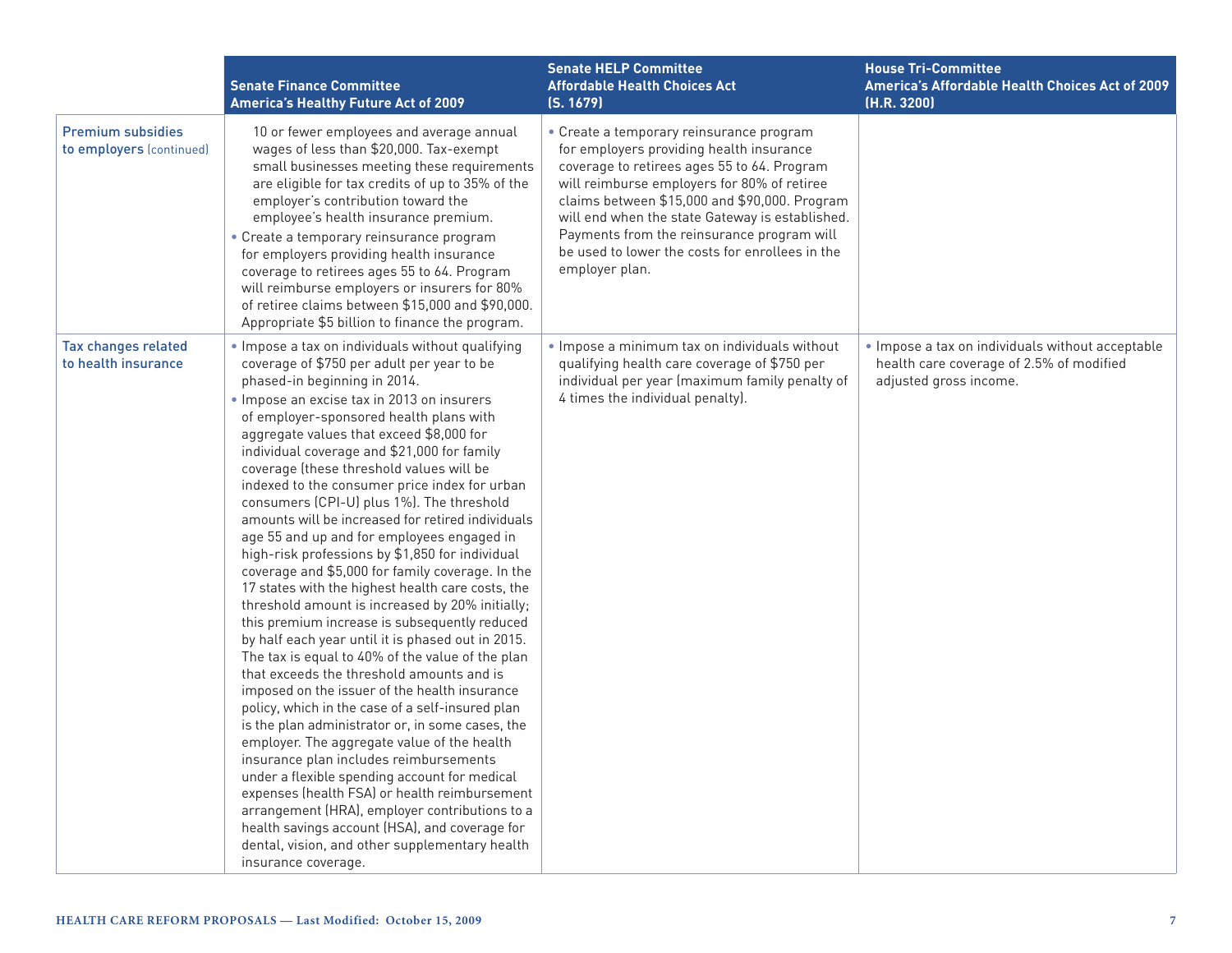|                                                                              | <b>Senate Finance Committee</b><br>America's Healthy Future Act of 2009                                                                                                                                                                                                                                                                                                                                                                                                                                                                                                                                                                                                                                                                                                                                                                                                                                                                                                                                                                                                                                                                                                                                                                                                                                                                                                                | <b>Senate HELP Committee</b><br><b>Affordable Health Choices Act</b><br>(S. 1679)                                                                                                                                                                                                                                                                                              | <b>House Tri-Committee</b><br>America's Affordable Health Choices Act of 2009<br>(H.R. 3200)                                                                                                                                                                                                   |
|------------------------------------------------------------------------------|----------------------------------------------------------------------------------------------------------------------------------------------------------------------------------------------------------------------------------------------------------------------------------------------------------------------------------------------------------------------------------------------------------------------------------------------------------------------------------------------------------------------------------------------------------------------------------------------------------------------------------------------------------------------------------------------------------------------------------------------------------------------------------------------------------------------------------------------------------------------------------------------------------------------------------------------------------------------------------------------------------------------------------------------------------------------------------------------------------------------------------------------------------------------------------------------------------------------------------------------------------------------------------------------------------------------------------------------------------------------------------------|--------------------------------------------------------------------------------------------------------------------------------------------------------------------------------------------------------------------------------------------------------------------------------------------------------------------------------------------------------------------------------|------------------------------------------------------------------------------------------------------------------------------------------------------------------------------------------------------------------------------------------------------------------------------------------------|
| Tax changes related<br>to health insurance<br><i><u><b>Continued</b></u></i> | • Conform the definition of medical expenses<br>for purposes of employer provided health<br>coverage (including HRAs and health FSAs),<br>HSAs, and Archer medical savings accounts<br>to the definition for purposes of the itemized<br>deduction for medical expenses. This change<br>will exclude the costs for over-the-counter<br>drugs not prescribed by a doctor from being<br>reimbursed through an HRA or health FSA<br>and from being reimbursed on a tax-free basis<br>through an HSA or Archer MSA.<br>. Increase the tax on distributions from a health<br>savings account that are not used for qualified<br>medical expenses to 20% (from 10%) of the<br>disbursed amount.<br>• Limit the amount of contributions to a flexible<br>spending account for medical expenses to<br>\$2,500 per year.<br>• Increase the threshold for the itemized<br>deduction for unreimbursed medical expenses<br>from 7.5% of adjusted gross income to 10%<br>of adjusted gross income for regular tax<br>purposes. Individuals age 65 and older are<br>exempt from the increased threshold.<br>. Impose new fees on segments of the health<br>care sector:<br>- \$2.3 billion annual fee on the pharmaceutical<br>manufacturing sector;<br>- \$4 billion annual fee on the medical device<br>manufacturing sector; and<br>- \$6.7 billion annual fee on the health<br>insurance sector. |                                                                                                                                                                                                                                                                                                                                                                                |                                                                                                                                                                                                                                                                                                |
| <b>Creation of insurance</b><br>pooling mechanisms                           | • Provide immediate assistance until the new<br>insurance market rules go into effect for<br>those with pre-existing conditions by creating<br>a temporary high-risk pool. Individuals who<br>have been denied health coverage due to a<br>pre-existing medical condition and who have<br>been uninsured for at least six months will<br>be eligible to enroll in the high-risk pool and<br>receive subsidized premiums. The high-risk<br>pool will exist until 2013.                                                                                                                                                                                                                                                                                                                                                                                                                                                                                                                                                                                                                                                                                                                                                                                                                                                                                                                  | • Create state-based American Health Benefit<br>Gateways, administered by a governmental<br>agency or non-profit organization, through<br>which individuals and small employers can<br>purchase qualified coverage. States may form<br>regional Gateways or allow more than one<br>Gateway to operate in a state as long as each<br>Gateway serves a distinct geographic area. | • Create a National Health Insurance Exchange,<br>through which individuals and employers<br>(phasing-in eligibility for employers starting<br>with smallest employers) can purchase<br>qualified insurance, including from private<br>health plans and the public health insurance<br>option. |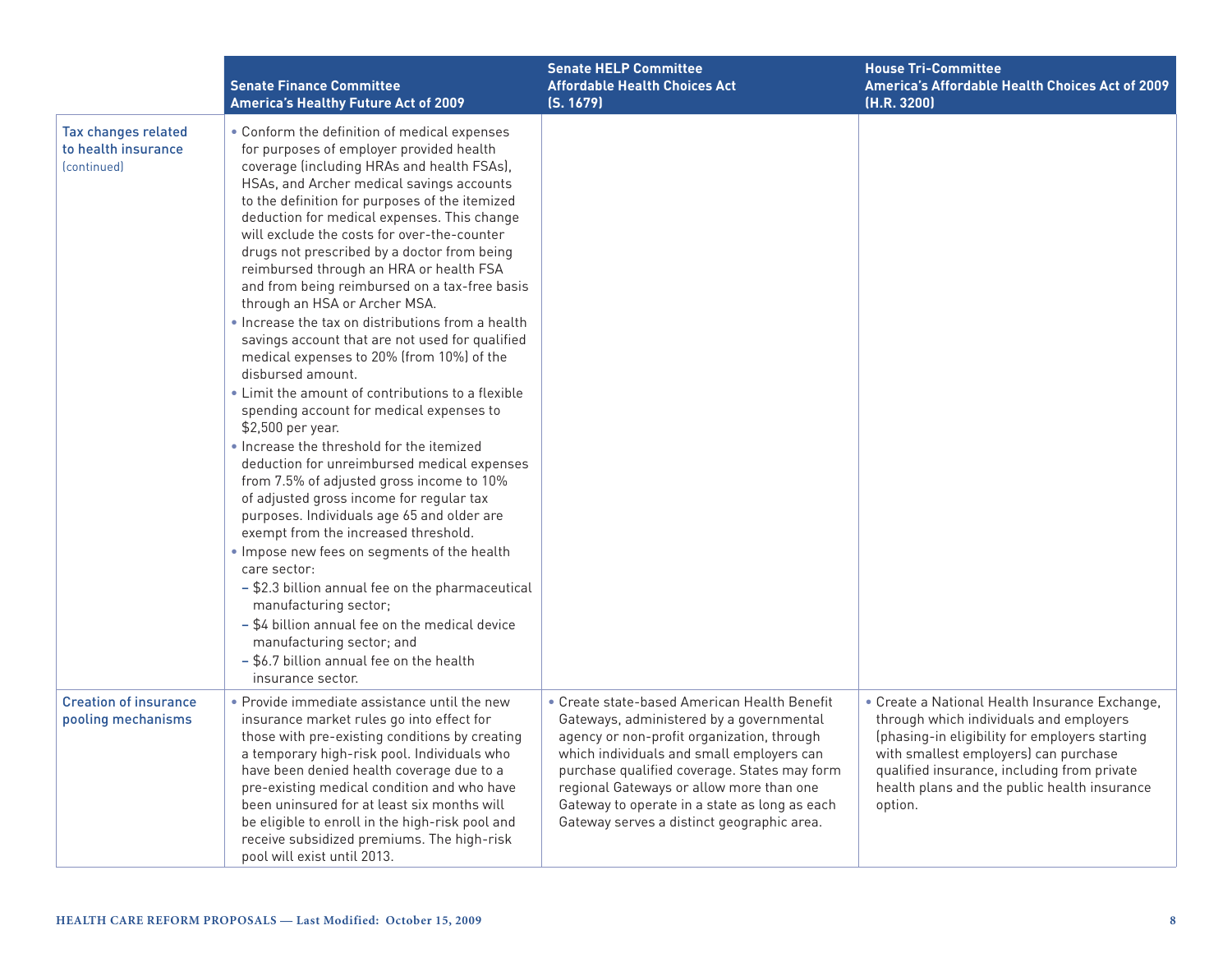|                                                                   | <b>Senate Finance Committee</b><br><b>America's Healthy Future Act of 2009</b>                                                                                                                                                                                                                                                                                                                                                                                                                                                                                                                                                                                                                                                                                                                                                                                                                                                                                                                                                                                                                                                                                                                                                                                                                                                                                                                                                                                                                                                                                                                                                                                                                                                                                                                                                                                                                                                                                                                                                                                                   | <b>Senate HELP Committee</b><br><b>Affordable Health Choices Act</b><br>(S. 1679)                                                                                                                                                                                                                                                                                                                                                                                                                                                                                                                                                                                                                                                                                                                                                                                                                                                                                                                                                                                                                                                                                                                                                                                                                                                                                                                                                                                                                                                                                                                                                                                                                                                                                                                                                                                                                        | <b>House Tri-Committee</b><br>America's Affordable Health Choices Act of 2009<br>(H.R. 3200)                                                                                                                                                                                                                                                                                                                                                                                                                                                                                                                                                                                                                                                                                                                                                                                                                                                                                                                                                                                                                                                                                                                                                                                                                                                                                                                                                                                                                                                                                                                                                                                                                                                                                                                                                                                                                                                                                                                                                                     |
|-------------------------------------------------------------------|----------------------------------------------------------------------------------------------------------------------------------------------------------------------------------------------------------------------------------------------------------------------------------------------------------------------------------------------------------------------------------------------------------------------------------------------------------------------------------------------------------------------------------------------------------------------------------------------------------------------------------------------------------------------------------------------------------------------------------------------------------------------------------------------------------------------------------------------------------------------------------------------------------------------------------------------------------------------------------------------------------------------------------------------------------------------------------------------------------------------------------------------------------------------------------------------------------------------------------------------------------------------------------------------------------------------------------------------------------------------------------------------------------------------------------------------------------------------------------------------------------------------------------------------------------------------------------------------------------------------------------------------------------------------------------------------------------------------------------------------------------------------------------------------------------------------------------------------------------------------------------------------------------------------------------------------------------------------------------------------------------------------------------------------------------------------------------|----------------------------------------------------------------------------------------------------------------------------------------------------------------------------------------------------------------------------------------------------------------------------------------------------------------------------------------------------------------------------------------------------------------------------------------------------------------------------------------------------------------------------------------------------------------------------------------------------------------------------------------------------------------------------------------------------------------------------------------------------------------------------------------------------------------------------------------------------------------------------------------------------------------------------------------------------------------------------------------------------------------------------------------------------------------------------------------------------------------------------------------------------------------------------------------------------------------------------------------------------------------------------------------------------------------------------------------------------------------------------------------------------------------------------------------------------------------------------------------------------------------------------------------------------------------------------------------------------------------------------------------------------------------------------------------------------------------------------------------------------------------------------------------------------------------------------------------------------------------------------------------------------------|------------------------------------------------------------------------------------------------------------------------------------------------------------------------------------------------------------------------------------------------------------------------------------------------------------------------------------------------------------------------------------------------------------------------------------------------------------------------------------------------------------------------------------------------------------------------------------------------------------------------------------------------------------------------------------------------------------------------------------------------------------------------------------------------------------------------------------------------------------------------------------------------------------------------------------------------------------------------------------------------------------------------------------------------------------------------------------------------------------------------------------------------------------------------------------------------------------------------------------------------------------------------------------------------------------------------------------------------------------------------------------------------------------------------------------------------------------------------------------------------------------------------------------------------------------------------------------------------------------------------------------------------------------------------------------------------------------------------------------------------------------------------------------------------------------------------------------------------------------------------------------------------------------------------------------------------------------------------------------------------------------------------------------------------------------------|
| <b>Creation of insurance</b><br>pooling mechanisms<br>(continued) | • Create state-based exchanges for the individual<br>market and small business health options<br>program (SHOP) exchanges for the small group<br>market. Allow small businesses with up to 100<br>employees to purchase coverage through the<br>SHOP exchanges beginning in 2015 and permit<br>states to allow businesses with more than 100<br>employees to purchase coverage in the SHOP<br>exchange beginning in 2017.<br>• Restrict access to coverage through the<br>exchanges to U.S. citizens and legal immigrants.<br>• Create the Consumer Operated and Oriented<br>Plan (CO-OP) program to foster the creation<br>of non-profit, member-run health insurance<br>companies in all 50 states and District of<br>Columbia. To be eligible to receive funds,<br>organizations must not be an existing<br>organization, substantially all of its activities<br>must consist of the issuance of qualified health<br>benefit plans in each state in which it is licensed,<br>governance of the organization must be subject to<br>a majority vote of its members, must operate with<br>a strong consumer focus, and any profits must<br>be used to lower premiums, improve benefits,<br>or improve the quality of health care delivered to<br>its members. Require CO-OPs to meet the same<br>requirements as private insurance plans in the<br>exchanges related to solvency, licensure, provider<br>payments, network adequacy, and any applicable<br>state premium assessments.<br>• Require all state-licensed insurers in the<br>individual and small group markets to<br>participate in the exchanges.<br>• Require guarantee issue and renewability<br>and allow rating variation based only on age<br>(limited to 4 to 1 ratio), tobacco use (limited<br>to 1.5. to 1 ratio), family composition, and<br>geography in the non-group and the small<br>group market (new rules for small group<br>market will be phased-in over five years).<br>Require risk adjustment in the individual and<br>small group markets and prohibit insurers<br>from rescinding coverage. | • Restrict access to coverage through<br>the Gateways to individuals who are not<br>incarcerated and who are not eligible for<br>employer-sponsored coverage that meets<br>minimum qualifying criteria and affordability<br>standards, Medicare, Medicaid, TRICARE,<br>or the Federal Employee Health Benefits<br>Program.<br>• Create a community health insurance option<br>to be offered through state Gateways that<br>complies with the requirements of being a<br>qualified health plan and meets the same<br>requirements as other plans relating to<br>guarantee issue and renewability, insurance<br>rating rules, quality improvement and<br>reporting, solvency standards, licensure,<br>and benefit plan information. Require the<br>community health insurance plan to provide<br>the essential benefits package and offer<br>coverage at all cost-sharing tiers. Require<br>that the costs of the community health<br>insurance plan be financed through revenues<br>from premiums, require the plan to negotiate<br>payment rates with providers, and contract<br>with qualified nonprofit entities to administer<br>the plan. Permit the plan to develop innovative<br>payment policies to promote quality, efficiency,<br>and savings to consumers. Require each State<br>to establish a State Advisory Council to provide<br>recommendations on policies and procedures<br>for the community health insurance option.<br>. Require guarantee issue and renewability of<br>health insurance policies in the individual and<br>small group markets; prohibit pre-existing<br>condition exclusions; prohibit insurers from<br>rescinding coverage except in cases of fraud;<br>and allow rating variation based only on family<br>structure, geography, the actuarial value of the<br>health plan benefit, tobacco use (limited to 1.5<br>to 1 ratio), and age (limited to 2 to 1 ratio). | . Restrict access to coverage through the<br>Exchange to individuals who are not enrolled<br>in qualified or grandfathered employer or<br>individual coverage, Medicare, Medicaid (with<br>some exceptions), TRICARE, or VA coverage<br>(with some exceptions). [E&C Committee<br>amendment: Permit members of the armed<br>forces and those with coverage through<br>TRICARE or the VA to enroll in a health benefits<br>plan offered through the Exchange.]<br>• Create a new public health insurance option<br>to be offered through the Health Insurance<br>Exchange that must meet the same<br>requirements as private plans regarding<br>benefit levels, provider networks, consumer<br>protections, and cost-sharing. Require the<br>public plan to offer basic, enhanced, and<br>premium plans, and permit it to offer premium<br>plus plans. Finance the costs of the public<br>plan through revenues from premiums. For<br>the first three years, set provider payment<br>rates in the public plan at Medicare rates and<br>allow bonus payments of 5% for providers that<br>participate in both Medicare and the public<br>plan and for pediatricians and other providers<br>that don't typically participate in Medicare.<br>In subsequent years, permit the Secretary to<br>establish a process for setting rates. [E&C<br>Committee amendment: Require the public<br>health insurance option to negotiate rates with<br>providers so that the rates are not lower than<br>Medicare rates and not higher than the average<br>rates paid by other qualified health benefit<br>plan offering entities.] Health care providers<br>participating in Medicare are considered<br>participating providers in the public plan unless<br>they opt out. Permit the public plan to develop<br>innovative payment mechanisms, including<br>medical home and other care management<br>payments, value-based purchasing, bundling<br>of services, differential payment rates,<br>performance based payments, or partial<br>capitation and modify cost sharing and |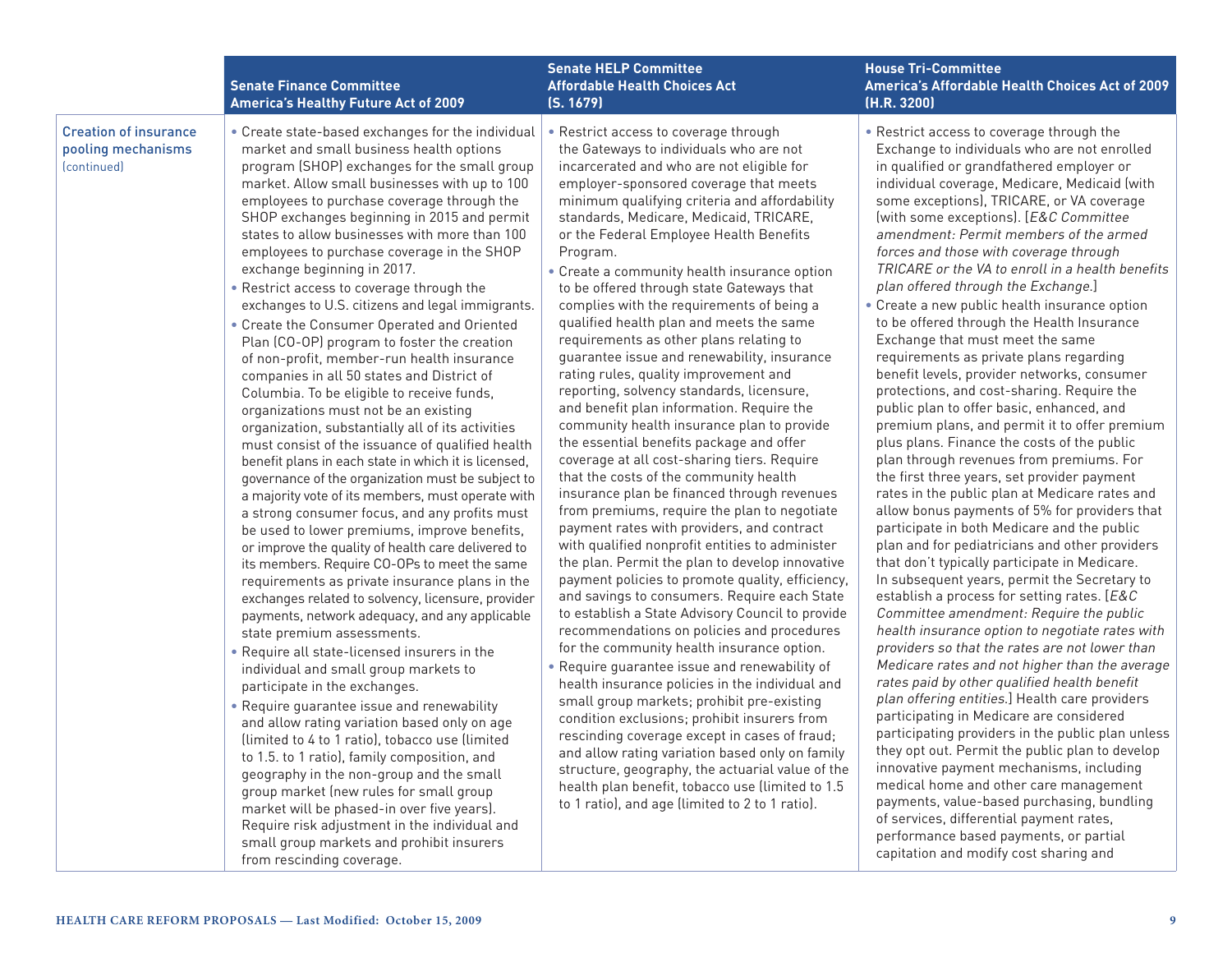|                                                                   | <b>Senate Finance Committee</b><br><b>America's Healthy Future Act of 2009</b>                                                                                                                                                                                                                                                                                                                                                                                                                                                                                                                                                                                                                                                                                                                                                                                                                                                                                                                                                                                                                                                                                                                                                                                                                                                                                                                                                                                                                                                                                                                                                                                                                                                                                                                                                                                                                                                                                                                         | <b>Senate HELP Committee</b><br><b>Affordable Health Choices Act</b><br>(S. 1679)                                                                                                                                                                                                                                                                                                                                                                                                                                                                                                                                                                                                                                                                                                                                                                                                                                                                                                                                                                                                                                                                                                                                                                                                                                                                                                                                                                                                                                                                                                                                                                                                                                                                                                                                                                                             | <b>House Tri-Committee</b><br>America's Affordable Health Choices Act of 2009<br>(H.R. 3200)                                                                                                                                                                                                                                                                                                                                                                                                                                                                                                                                                                                                                                                                                                                                                                                                                                                                                                                                                                                                                                                                                                                                                                                                                                                                                                                                                                                                                                                                                                                                                                                                                                                                                                                       |
|-------------------------------------------------------------------|--------------------------------------------------------------------------------------------------------------------------------------------------------------------------------------------------------------------------------------------------------------------------------------------------------------------------------------------------------------------------------------------------------------------------------------------------------------------------------------------------------------------------------------------------------------------------------------------------------------------------------------------------------------------------------------------------------------------------------------------------------------------------------------------------------------------------------------------------------------------------------------------------------------------------------------------------------------------------------------------------------------------------------------------------------------------------------------------------------------------------------------------------------------------------------------------------------------------------------------------------------------------------------------------------------------------------------------------------------------------------------------------------------------------------------------------------------------------------------------------------------------------------------------------------------------------------------------------------------------------------------------------------------------------------------------------------------------------------------------------------------------------------------------------------------------------------------------------------------------------------------------------------------------------------------------------------------------------------------------------------------|-------------------------------------------------------------------------------------------------------------------------------------------------------------------------------------------------------------------------------------------------------------------------------------------------------------------------------------------------------------------------------------------------------------------------------------------------------------------------------------------------------------------------------------------------------------------------------------------------------------------------------------------------------------------------------------------------------------------------------------------------------------------------------------------------------------------------------------------------------------------------------------------------------------------------------------------------------------------------------------------------------------------------------------------------------------------------------------------------------------------------------------------------------------------------------------------------------------------------------------------------------------------------------------------------------------------------------------------------------------------------------------------------------------------------------------------------------------------------------------------------------------------------------------------------------------------------------------------------------------------------------------------------------------------------------------------------------------------------------------------------------------------------------------------------------------------------------------------------------------------------------|--------------------------------------------------------------------------------------------------------------------------------------------------------------------------------------------------------------------------------------------------------------------------------------------------------------------------------------------------------------------------------------------------------------------------------------------------------------------------------------------------------------------------------------------------------------------------------------------------------------------------------------------------------------------------------------------------------------------------------------------------------------------------------------------------------------------------------------------------------------------------------------------------------------------------------------------------------------------------------------------------------------------------------------------------------------------------------------------------------------------------------------------------------------------------------------------------------------------------------------------------------------------------------------------------------------------------------------------------------------------------------------------------------------------------------------------------------------------------------------------------------------------------------------------------------------------------------------------------------------------------------------------------------------------------------------------------------------------------------------------------------------------------------------------------------------------|
| <b>Creation of insurance</b><br>pooling mechanisms<br>(continued) | • Require the exchanges to develop a<br>standardized format for presenting insurance<br>options, create a web portal to help consumers<br>find insurance, maintain a call center for<br>customer service, and establish procedures for<br>enrolling individuals and businesses and for<br>determining eligibility for tax credits. Permit<br>exchanges to contract with state Medicaid<br>agencies to determine eligibility for tax credits<br>in the exchanges.<br>• Create four benefit categories of plans plus a<br>separate "young invincible plan" to be offered<br>through the exchange, and in the individual and<br>small group markets:<br>- Bronze plan represents minimum creditable<br>coverage and would cover 65% of the benefit<br>costs of the plan, with an out-of-pocket limit<br>equal to the Health Savings Account (HSA)<br>current law limit (\$5,950 for individuals and<br>\$11,900 for families in 2010);<br>- Silver plan includes minimum benefits,<br>covers 70% of the benefit costs of the plan,<br>with the HSA out-of-pocket limits;<br>- Gold plan includes the minimum benefits,<br>covers 80% of the benefit costs of the plan,<br>with the HSA out-of-pocket limits;<br>- Platinum plan includes the minimum<br>benefits, covers 90% of the benefit costs of<br>the plan, with the HSA out-of-pocket limits;<br>- Young Invincible plan available to those<br>25 years old and younger and provides<br>catastrophic coverage only with the coverage<br>level set at the HSA current law levels except<br>that prevention benefits would be exempt<br>from the deductible.<br>• Reduce the out-of-pocket limits for those with<br>incomes up to 400% FPL to the following levels:<br>- 100-200% FPL: one-third of the HSA limits<br>(\$1,983/individual and \$3,967/family);<br>- 200-300% FPL: one-half of the HSA limits<br>(\$2,975/individual and \$5,950/family);<br>- 300-400% FPL: two-thirds of the HSA limits<br>(\$3,987/individual and \$7,973/family). | • Require plans participating in the Gateway<br>to provide coverage for at least the essential<br>health care benefits, meet network adequacy<br>requirements, and make information regarding<br>plan benefits service area, premium and cost<br>sharing, and grievance and appeal procedures<br>available to consumers.<br>• Create three benefit tiers of plans to be offered<br>through the Gateways based on the percentage<br>of allowed benefit costs covered by the plan:<br>- Tier 1: includes the essential health benefits,<br>covers 76% of the benefit costs of the plan,<br>and limits out-of-pocket costs to the Health<br>Savings Account (HSA) current law limit<br>(\$5,950 for individuals and \$11,900 for<br>families in 2010);<br>- Tier 2: includes the essential health benefits,<br>covers 84% of the benefit costs of the plan,<br>and limits out-of-pocket costs to 50% of the<br>HSA limit (\$2,975 for individuals and \$5,950<br>for families); and<br>- Tier 3: includes the essential health benefits,<br>covers 93% of the benefit costs of the plan,<br>and limits out-of pocket costs to 20% of the<br>HSA limit (\$1,190 for individuals and \$2,380<br>for families).<br>• Require states to adjust payments to health<br>plans based on the actuarial risk of plan<br>enrollees using methods established by the<br>Secretary.<br>• Require the Gateway to certify participating<br>health plans, provide consumers with<br>information allowing them to choose among<br>plans (including through a centralized website),<br>contract with navigators to conduct outreach<br>and enrollment assistance, create a single<br>point of entry for enrolling in coverage through<br>the Gateway or through Medicaid, CHIP or<br>other federal programs, and assist consumers<br>with the purchase of long-term care services<br>and supports. | payment rates to encourage use of high-value<br>services. [E&C Committee amendment: Clarify<br>that the public health insurance option must<br>meet the same requirements as other plans<br>relating to guarantee issue and renewability,<br>insurance rating rules, network adequacy, and<br>transparency of information.] [E&C Committee<br>amendment: Require the public health<br>insurance option to adopt a prescription drug<br>formulary.]<br>• Create four benefit categories of plans to be<br>offered through the Exchange:<br>- Basic plan includes essential benefits<br>package and covers 70% of the benefit costs<br>of the plan;<br>- Enhanced plan includes essential benefits<br>package, reduced cost sharing compared<br>to the basic plan, and covers 85% of benefit<br>costs of the plan;<br>- Premium plan includes essential benefits<br>package with reduced cost sharing compared<br>to the enhanced plan and covers 95% of the<br>benefit costs of the plan;<br>- Premium plus plan is a premium plan that<br>provides additional benefits, such as oral<br>health and vision care.<br>• Require guarantee issue and renewability;<br>allow rating variation based only on age<br>(limited to 2 to 1 ratio), premium rating area,<br>and family enrollment; and limit the medical<br>loss ratio to a specified percentage.<br>• Require plans participating in the Exchange<br>to be state licensed, report data as required,<br>implement affordability credits, meet network<br>adequacy standards, provide culturally<br>and linguistically appropriate services,<br>contract with essential community providers,<br>and participate in risk pooling. Require<br>participating plans to offer one basic plan for<br>each service area and permit them to offer<br>additional plans. |
|                                                                   |                                                                                                                                                                                                                                                                                                                                                                                                                                                                                                                                                                                                                                                                                                                                                                                                                                                                                                                                                                                                                                                                                                                                                                                                                                                                                                                                                                                                                                                                                                                                                                                                                                                                                                                                                                                                                                                                                                                                                                                                        |                                                                                                                                                                                                                                                                                                                                                                                                                                                                                                                                                                                                                                                                                                                                                                                                                                                                                                                                                                                                                                                                                                                                                                                                                                                                                                                                                                                                                                                                                                                                                                                                                                                                                                                                                                                                                                                                               |                                                                                                                                                                                                                                                                                                                                                                                                                                                                                                                                                                                                                                                                                                                                                                                                                                                                                                                                                                                                                                                                                                                                                                                                                                                                                                                                                                                                                                                                                                                                                                                                                                                                                                                                                                                                                    |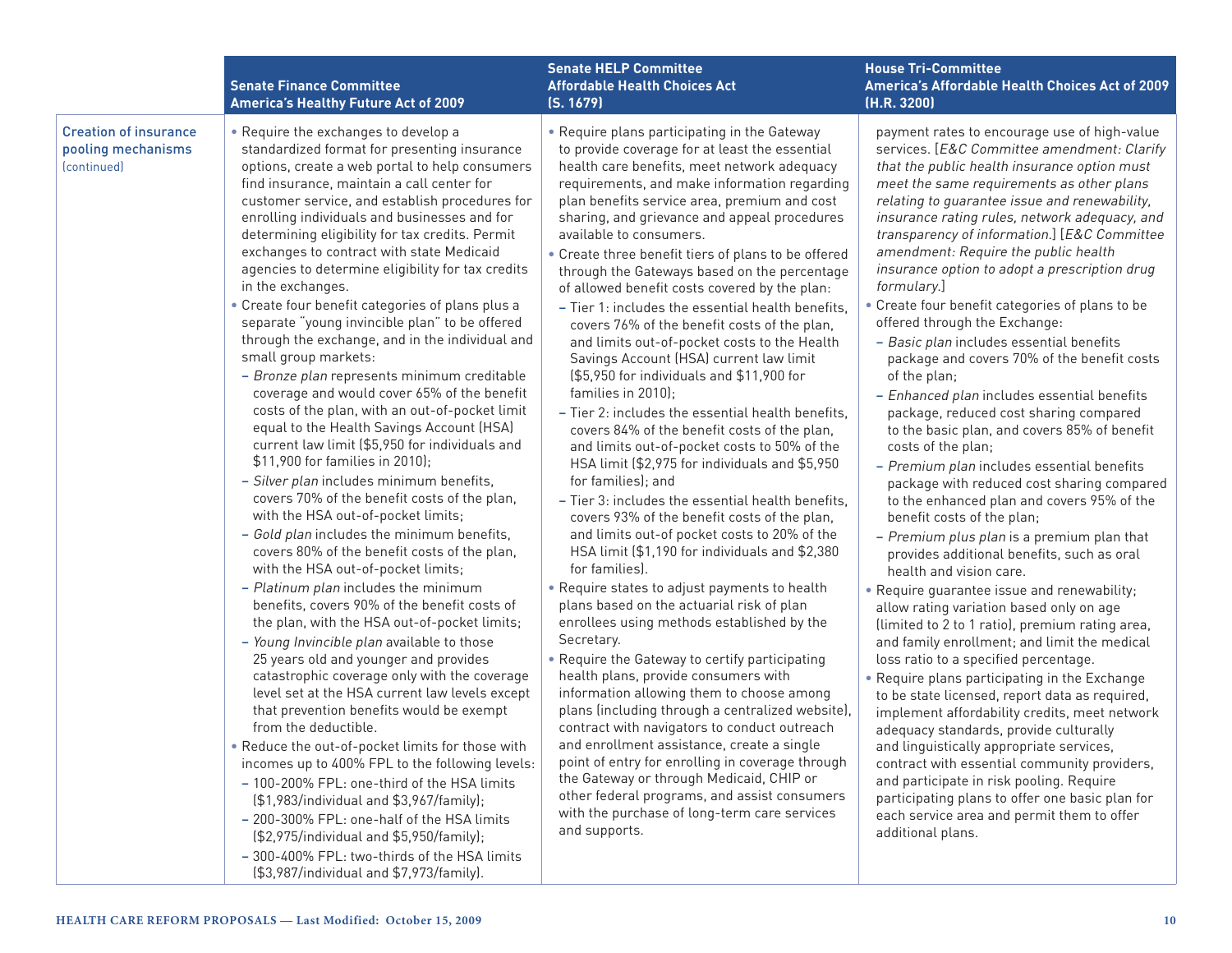|                                                                   | <b>Senate Finance Committee</b><br><b>America's Healthy Future Act of 2009</b>                                                                                                                                                                                                                                                                                                                                                                                                                                                                                                                                                                                                                                                                                                                                                                                                                                                                                                                                                                                                                                                                                                                                                                                                                                                                                                                                                                                                                                                 | <b>Senate HELP Committee</b><br><b>Affordable Health Choices Act</b><br>(S. 1679)                                                                                                                                                                                                                                                                                                                                                                                                                                       | <b>House Tri-Committee</b><br>America's Affordable Health Choices Act of 2009<br>(H.R. 3200)                                                                                                                                                                                                                                                                                                                                                                                                                                                                                                                                                                                                                                                                                                                                                                                                                                                                                                                                                                                                  |
|-------------------------------------------------------------------|--------------------------------------------------------------------------------------------------------------------------------------------------------------------------------------------------------------------------------------------------------------------------------------------------------------------------------------------------------------------------------------------------------------------------------------------------------------------------------------------------------------------------------------------------------------------------------------------------------------------------------------------------------------------------------------------------------------------------------------------------------------------------------------------------------------------------------------------------------------------------------------------------------------------------------------------------------------------------------------------------------------------------------------------------------------------------------------------------------------------------------------------------------------------------------------------------------------------------------------------------------------------------------------------------------------------------------------------------------------------------------------------------------------------------------------------------------------------------------------------------------------------------------|-------------------------------------------------------------------------------------------------------------------------------------------------------------------------------------------------------------------------------------------------------------------------------------------------------------------------------------------------------------------------------------------------------------------------------------------------------------------------------------------------------------------------|-----------------------------------------------------------------------------------------------------------------------------------------------------------------------------------------------------------------------------------------------------------------------------------------------------------------------------------------------------------------------------------------------------------------------------------------------------------------------------------------------------------------------------------------------------------------------------------------------------------------------------------------------------------------------------------------------------------------------------------------------------------------------------------------------------------------------------------------------------------------------------------------------------------------------------------------------------------------------------------------------------------------------------------------------------------------------------------------------|
| <b>Creation of insurance</b><br>pooling mechanisms<br>(continued) | • Permit states the option of creating a Basic<br>Health Plan for uninsured individuals with<br>incomes between 133-200% FPL. States opting<br>to provide this coverage will contract with<br>multiple private plans to provide coverage at<br>the level of plans in the exchanges. They are<br>encouraged to include innovative features in<br>the contracts, such as care coordination and<br>incentives for using preventive services and<br>should seek to contract with managed care<br>plans that meet specific performance measures.<br>States will receive 85% of the funds that would<br>have been paid as federal premium and cost-<br>sharing subsidies for eligible individuals in the<br>state with incomes between 133-200% FPL to<br>establish the Basic Health Plan. Individuals<br>with incomes between 133-200% FPL in states<br>creating Basic Health Plans will not be eligible<br>for subsidies in the exchanges.<br>. Require that at least one plan in the exchanges<br>provide coverage for abortions beyond those for<br>which federal funds are permitted and require<br>that at least one plan in the exchange does not<br>provide coverage for abortions beyond those for<br>which federal funds are permitted (in cases of<br>rape or incest or to save the life of the woman).<br>Prohibit plans participating in the exchanges<br>from discriminating against any provider<br>because of a willingness or unwillingness to<br>provide, pay for, provide coverage of, or refer<br>for abortions. | • Prohibit plans participating in the Gateways<br>from discriminating against any provider<br>because of a willingness or unwillingness to<br>provide abortions.<br>• Following initial federal support, the Gateway<br>will be funded by a surcharge of no more than<br>4% of premiums collected by participating<br>health plans.                                                                                                                                                                                     | [E&C Committee amendment: Require plans<br>to provide information related to end-of-life<br>planning to individuals and provide the option<br>to establish advance directives and physician's<br>order for life sustaining treatment.]<br>• Require risk adjustment of participating<br>Exchange plans.<br>• Provide information to consumers to enable<br>them to choose among plans in the Exchange,<br>including establishing a telephone hotline and<br>maintaining a website and provide information<br>on open enrollment periods and how to enroll.<br>• [E&C Committee amendment: Prohibit<br>plans participating in the Exchange from<br>discriminating against any provider because<br>of a willingness or unwillingness to provide<br>abortions.]<br>• [E&C Committee amendment: Facilitate the<br>establishment of non-for-profit, member-<br>run health insurance cooperatives to provide<br>insurance through the Exchange.]<br>• Allow states to operate state-based exchanges<br>if they demonstrate the capacity to meet the<br>requirements for administering the Exchange. |
| <b>Benefit design</b>                                             | • Create minimum creditable coverage that<br>provides a comprehensive set of services,<br>covers 65% of the actuarial value of the<br>covered benefits, limits annual cost-sharing<br>to \$5,950/individual and \$11,900/family,<br>does not impose annual or lifetime limits on<br>coverage, and is not more extensive than the<br>typical employer plan. Require the Secretary to<br>define and annually update the benefit package<br>through a transparent and public process. (See<br>description of benefit categories in Creation of<br>insurance pooling mechanism.)                                                                                                                                                                                                                                                                                                                                                                                                                                                                                                                                                                                                                                                                                                                                                                                                                                                                                                                                                   | • Create the essential health care benefits<br>package that provides a comprehensive array<br>of services and prohibits inclusion of lifetime<br>or annual limits on the dollar value of the<br>benefits. The essential health benefits must be<br>included in all qualified health plans and must<br>be equal to the scope of benefits provided by<br>a typical employer plan. Create a temporary,<br>independent commission to advise the<br>Secretary in the development of the essential<br>health benefit package. | • Create an essential benefits package that<br>provides a comprehensive set of services,<br>covers 70% of the actuarial value of the covered<br>benefits, limits annual cost-sharing to \$5,000/<br>individual and \$10,000/family, and does not<br>impose annual or lifetime limits on coverage.<br>The Health Benefits Advisory Council, chaired<br>by the Surgeon General, will make<br>recommendations on specific services to be<br>covered by the essential benefits package as<br>well as cost-sharing levels. [E&L Committee<br>amendment: Require early and periodic                                                                                                                                                                                                                                                                                                                                                                                                                                                                                                                 |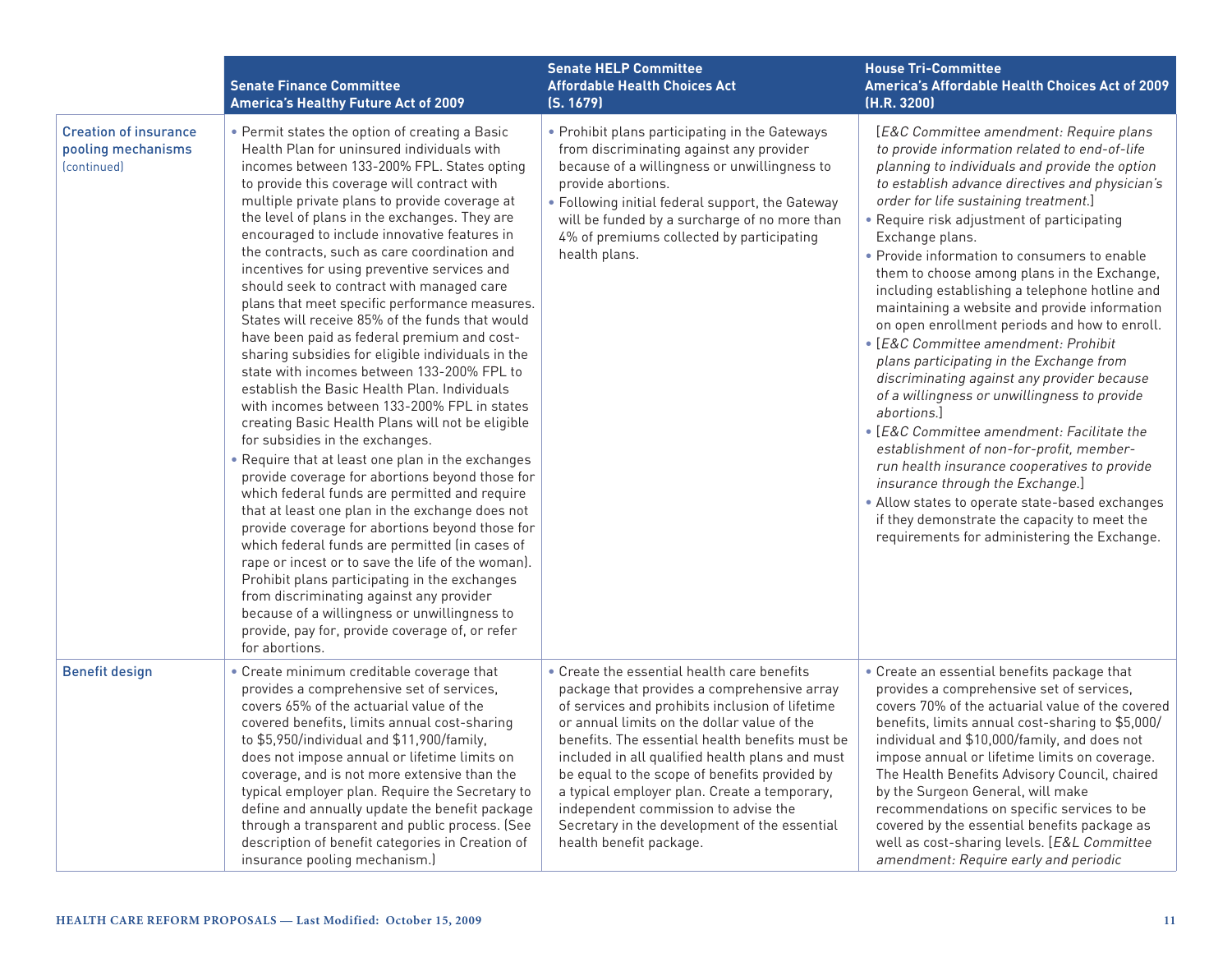|                                        | <b>Senate Finance Committee</b><br><b>America's Healthy Future Act of 2009</b>                                                                                                                                                                                                                                                                                                                                                                                                                                                                                                                                                                                                                                                                                                                                                                                                                                                                                                                                                                                                                                                    | <b>Senate HELP Committee</b><br><b>Affordable Health Choices Act</b><br>(S. 1679)                                                                                                                                                                                                                                                                                                                                                                                                                                                                                                                                                                                                                                                                                                                                                                                                                                                                                                                                                                                                                         | <b>House Tri-Committee</b><br>America's Affordable Health Choices Act of 2009<br>(H.R. 3200)                                                                                                                                                                                                                                                                                                                                                                                                                                                                                                                                                                                                                                                                                                                                                                                                                                                                                                                                                           |
|----------------------------------------|-----------------------------------------------------------------------------------------------------------------------------------------------------------------------------------------------------------------------------------------------------------------------------------------------------------------------------------------------------------------------------------------------------------------------------------------------------------------------------------------------------------------------------------------------------------------------------------------------------------------------------------------------------------------------------------------------------------------------------------------------------------------------------------------------------------------------------------------------------------------------------------------------------------------------------------------------------------------------------------------------------------------------------------------------------------------------------------------------------------------------------------|-----------------------------------------------------------------------------------------------------------------------------------------------------------------------------------------------------------------------------------------------------------------------------------------------------------------------------------------------------------------------------------------------------------------------------------------------------------------------------------------------------------------------------------------------------------------------------------------------------------------------------------------------------------------------------------------------------------------------------------------------------------------------------------------------------------------------------------------------------------------------------------------------------------------------------------------------------------------------------------------------------------------------------------------------------------------------------------------------------------|--------------------------------------------------------------------------------------------------------------------------------------------------------------------------------------------------------------------------------------------------------------------------------------------------------------------------------------------------------------------------------------------------------------------------------------------------------------------------------------------------------------------------------------------------------------------------------------------------------------------------------------------------------------------------------------------------------------------------------------------------------------------------------------------------------------------------------------------------------------------------------------------------------------------------------------------------------------------------------------------------------------------------------------------------------|
| <b>Benefit design</b><br>(continued)   | • Prohibit abortion coverage from being required<br>as part of the minimum benefits package;<br>require segregation of public subsidy funds<br>from private premium payments for plans<br>that choose to cover abortion services beyond<br>Hyde-which allows coverage for abortion<br>services to save the life of the woman and in<br>cases of rape or incest; and require there be no<br>effect on state or federal laws on abortions.                                                                                                                                                                                                                                                                                                                                                                                                                                                                                                                                                                                                                                                                                          | • Specify the criteria for minimum qualifying<br>coverage for purposes of meeting the individual<br>mandate for coverage, and an affordability<br>standard such that coverage is deemed<br>unaffordable if the premium exceeds 12.5% of<br>an individual's adjusted gross income.                                                                                                                                                                                                                                                                                                                                                                                                                                                                                                                                                                                                                                                                                                                                                                                                                         | screening, diagnostic, and treatment (EPSDT)<br>services for children under age 21 be included<br>in the essential benefits package.]<br><b>IE&amp;C Committee amendment: Prohibit abortion</b><br>coverage from being required as part of the<br>essential benefits package; require segregation<br>of public subsidy funds from private premiums<br>payments for plans that choose to cover<br>abortion services beyond Hyde-which allows<br>coverage for abortion services to save the life<br>of the woman and in cases of rape or incest;<br>and require there be no effect on state or<br>federal laws on abortions.<br>. All qualified health benefits plans, including<br>those offered through the Exchange and<br>those offered outside of the Exchange (except<br>certain grandfathered individual and employer-<br>sponsored plans) must provide at least the<br>essential benefits package.                                                                                                                                               |
| <b>Changes to private</b><br>insurance | . Impose the same insurance market regulations<br>relating to quarantee issue, premium rating,<br>prohibitions on pre-existing condition<br>exclusions, risk adjustment, and rescissions in<br>the individual market, in the exchange, and in<br>the small group market, phasing in the new<br>rules for small group market over five years.<br>(See new rating and market rules in Creation of<br>insurance pooling mechanism.)<br>. Require health plans to report the proportion of<br>premium dollars spent on items other than<br>medical care and require plans to compile<br>information on coverage in a standard format.<br>• Require all new policies (except stand-alone<br>dental, vision, and long-term care insurance<br>plans) to comply with one of the four benefit<br>categories, including those offered through the<br>exchanges and those offered outside of the<br>exchanges. Require health plans in the<br>individual and small group markets to at least<br>offer coverage in the silver and gold categories.<br>Existing individual and employer-sponsored<br>plans do not have to meet the new benefit | . Impose the same insurance market regulations<br>relating to quarantee issue, premium rating,<br>prohibitions on pre-existing condition<br>exclusions, and prohibitions on insurance plan<br>rescissions in the individual and group markets<br>and in the American Health Benefit Gateways.<br>(See new rating and market rules in Creation of<br>insurance pooling mechanism).<br>. Require health insurers to report their medical<br>loss ratio.<br>• Require health insurers to provide financial<br>incentives to providers to better coordinate<br>care through case management and chronic<br>disease management, promote wellness and<br>health improvement activities, improve patient<br>safety, reduce medical errors, and provide<br>culturally and linguistically appropriate care.<br>• Provide dependent coverage for children up to<br>age 26 for all individual and group policies.<br>• Require insurers and group plans to notify<br>enrollees if coverage does not meet minimum<br>qualifying coverage standards for purposes of<br>satisfying the individual mandate for coverage. | . Prohibit coverage purchased through the<br>individual market from qualifying as acceptable<br>coverage for purposes of the individual<br>mandate unless it is grandfathered coverage.<br>Individuals can purchase a qualifying health<br>benefit plan through the Health Insurance<br>Exchange.<br>. Impose the same insurance market regulations<br>relating to guarantee issue, premium rating,<br>and prohibitions on pre-existing condition<br>exclusions in the insured group market and<br>in the Exchange (see creation of insurance<br>pooling mechanism).<br>· Limit health plans' medical loss ratio to a<br>percentage specified by the Secretary to be<br>enforced through a rebate back to consumers.<br>[E&L Committee amendment: Limit health<br>plans' medical loss ratio to at least 85%.]<br>. Improve consumer protections by establishing<br>uniform marketing standards, requiring fair<br>grievance and appeals mechanisms, and<br>prohibiting insurers from rescinding health<br>insurance coverage except in cases of fraud. |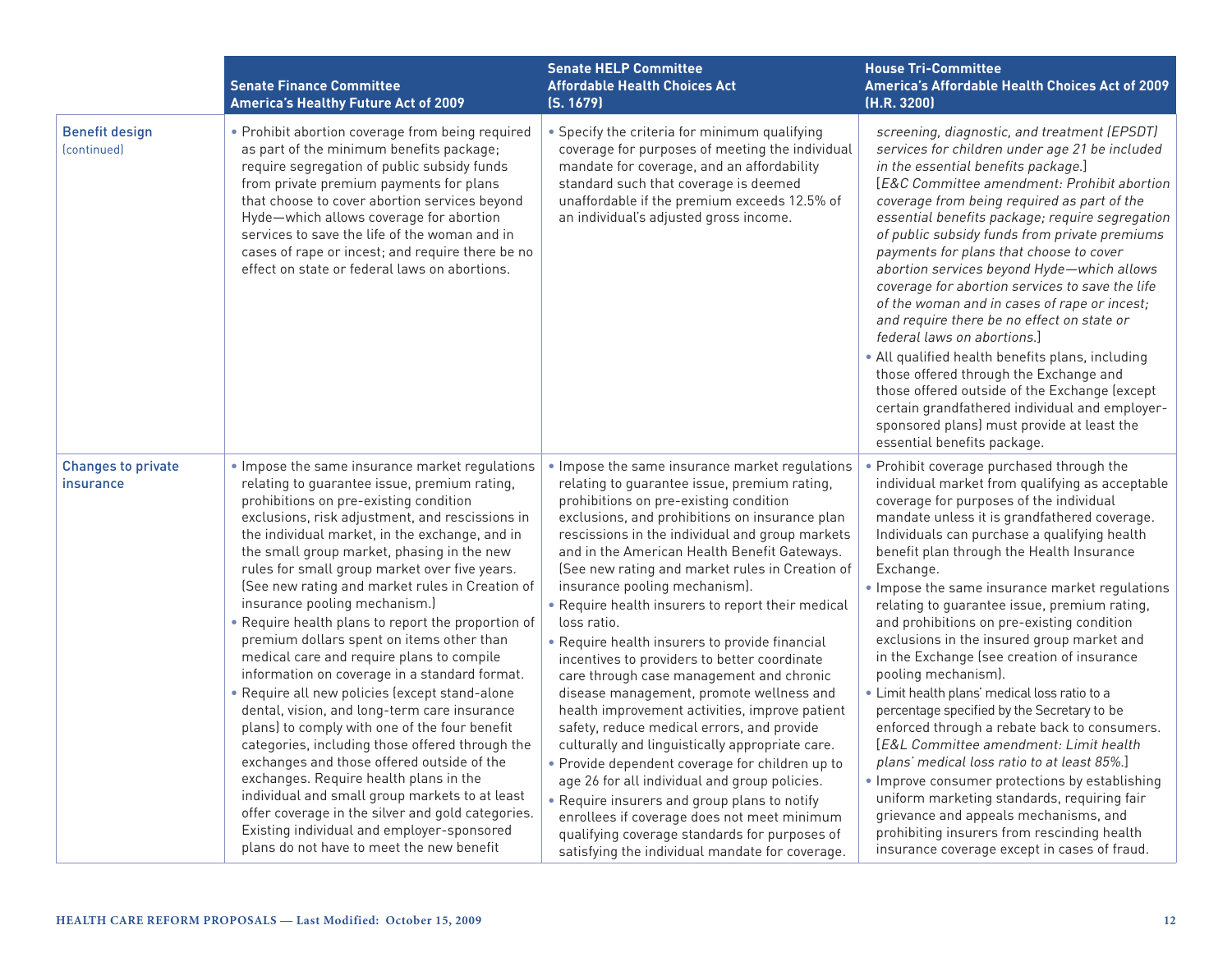|                                                    | <b>Senate Finance Committee</b><br><b>America's Healthy Future Act of 2009</b>                                                                                                                                                                                                                                                                                                                                                                                                                                                                                                                                                                                                                                                                                                                                                                                                                                                                                                                                                                                                                                                                                                                                                                                                                                                                                                                                                                                                                                                                                                                                                                                     | <b>Senate HELP Committee</b><br><b>Affordable Health Choices Act</b><br>(S. 1679)                                                                       | <b>House Tri-Committee</b><br>America's Affordable Health Choices Act of 2009<br>(H.R. 3200)                                                                                                                                                                                                                                                                                                                                                                  |
|----------------------------------------------------|--------------------------------------------------------------------------------------------------------------------------------------------------------------------------------------------------------------------------------------------------------------------------------------------------------------------------------------------------------------------------------------------------------------------------------------------------------------------------------------------------------------------------------------------------------------------------------------------------------------------------------------------------------------------------------------------------------------------------------------------------------------------------------------------------------------------------------------------------------------------------------------------------------------------------------------------------------------------------------------------------------------------------------------------------------------------------------------------------------------------------------------------------------------------------------------------------------------------------------------------------------------------------------------------------------------------------------------------------------------------------------------------------------------------------------------------------------------------------------------------------------------------------------------------------------------------------------------------------------------------------------------------------------------------|---------------------------------------------------------------------------------------------------------------------------------------------------------|---------------------------------------------------------------------------------------------------------------------------------------------------------------------------------------------------------------------------------------------------------------------------------------------------------------------------------------------------------------------------------------------------------------------------------------------------------------|
| <b>Changes to private</b><br>insurance (continued) | standards. (See description of benefit<br>categories in Creation of insurance pooling<br>mechanism.<br>. Require small employers to provide a plan with<br>a deductible that does not exceed \$2,000 for<br>individuals and \$4,000 for families unless<br>contributions are offered that offset deductible<br>amounts above these limits. This deductible<br>limit will not affect the actuarial value of<br>bronze plans and does not apply to "young<br>invincible" plans. (See description of benefit<br>categories in Creation of insurance pooling<br>mechanism.<br>• Allow states the option of merging the<br>individual and small group markets.<br>• Create a temporary reinsurance program to<br>help stabilize premiums during the first three<br>years of operation of the exchanges when the<br>risk of adverse selection due to enforcement of<br>the new rating rules and market changes is<br>greatest. Finance the reinsurance program<br>through mandatory contributions by health<br>insurers.<br>• Allow insurers to offer a national health plan<br>with a uniform benefits package in the states in<br>which they are licensed. National plans would<br>be required to offer plans with silver and gold<br>benefit packages and would be exempt from<br>state benefit requirements. Allow states to opt<br>out of the national plan.<br>• Permit states to form health care choice<br>compacts and allow insurers to sell policies in<br>any state participating in the compact. Insurers<br>selling policies through a compact would only<br>be subject to the laws and regulations of the<br>state where the policy is written or issued. | • Permit licensed health insurers to sell health<br>insurance policies outside of the Gateway. States<br>will regulate these outside-the-Gateway plans. | • Adopt standards for financial and<br>administrative transactions to promote<br>administrative simplification.<br>• Create the Health Choices Administration<br>to establish the qualifying health benefits<br>standards, establish the Exchange, administer<br>the affordability credits, and enforce the<br>requirements for qualified health benefit plan<br>offering entities, including those participating<br>in the Exchange or outside the Exchange. |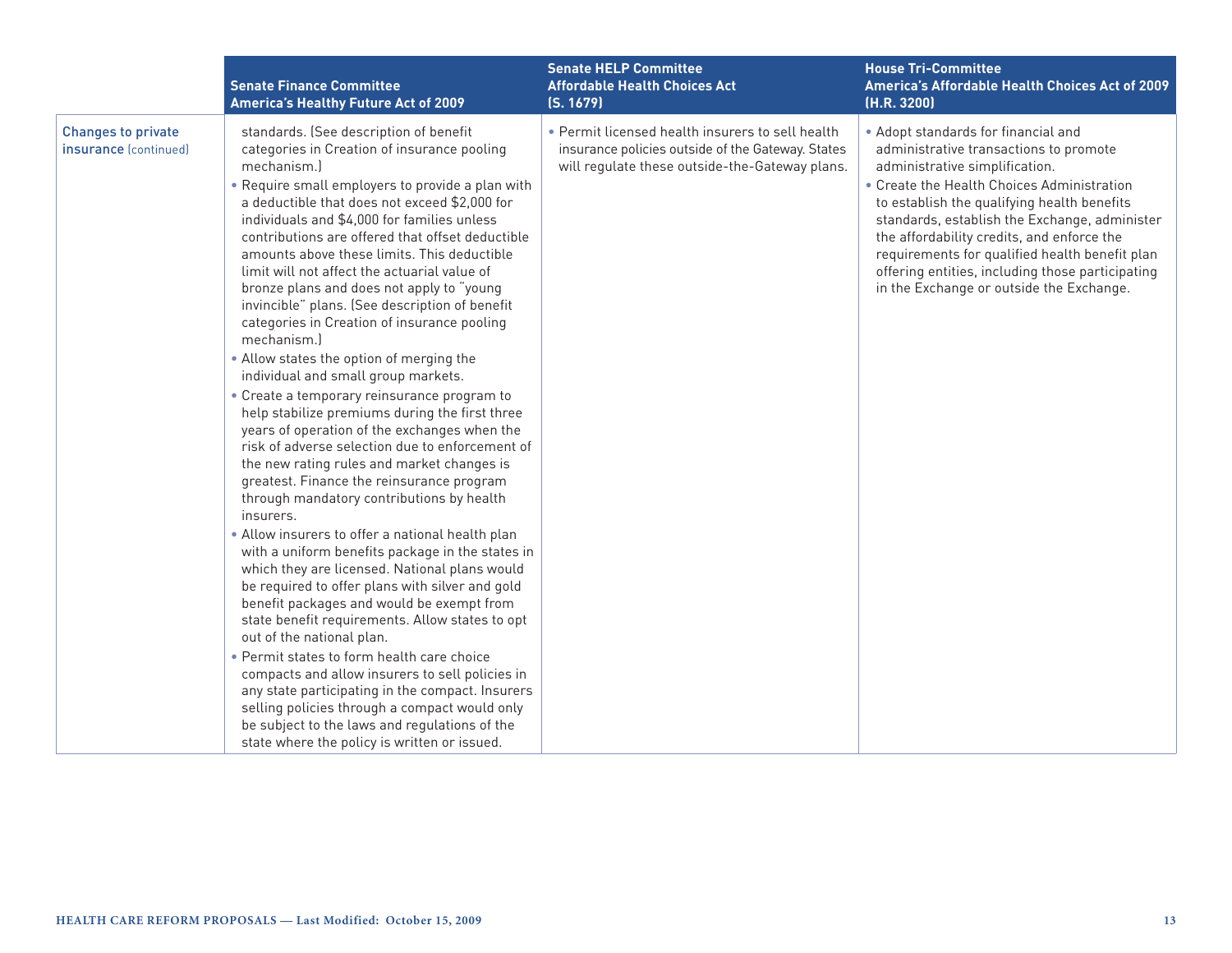|                   | <b>Senate Finance Committee</b><br><b>America's Healthy Future Act of 2009</b>                                                                                                                                                                                                                                                                                                                                                                                                                                                                                                                                                                                                                                                                                                                                                                                                                                                                                                                                                                                                                                                                                                                                                                                                                                                                                                                                                                                                                                                                                                                                                                                                            | <b>Senate HELP Committee</b><br><b>Affordable Health Choices Act</b><br>(S. 1679)                                                                                                                                                                                                                                                                                                                                                                                                                                                                                                                        | <b>House Tri-Committee</b><br>America's Affordable Health Choices Act of 2009<br>(H.R. 3200)                                                                                                                                                                                                                                                                                                                                                                                                                                                                                                                                                                                                                                                                                                                                                                   |
|-------------------|-------------------------------------------------------------------------------------------------------------------------------------------------------------------------------------------------------------------------------------------------------------------------------------------------------------------------------------------------------------------------------------------------------------------------------------------------------------------------------------------------------------------------------------------------------------------------------------------------------------------------------------------------------------------------------------------------------------------------------------------------------------------------------------------------------------------------------------------------------------------------------------------------------------------------------------------------------------------------------------------------------------------------------------------------------------------------------------------------------------------------------------------------------------------------------------------------------------------------------------------------------------------------------------------------------------------------------------------------------------------------------------------------------------------------------------------------------------------------------------------------------------------------------------------------------------------------------------------------------------------------------------------------------------------------------------------|----------------------------------------------------------------------------------------------------------------------------------------------------------------------------------------------------------------------------------------------------------------------------------------------------------------------------------------------------------------------------------------------------------------------------------------------------------------------------------------------------------------------------------------------------------------------------------------------------------|----------------------------------------------------------------------------------------------------------------------------------------------------------------------------------------------------------------------------------------------------------------------------------------------------------------------------------------------------------------------------------------------------------------------------------------------------------------------------------------------------------------------------------------------------------------------------------------------------------------------------------------------------------------------------------------------------------------------------------------------------------------------------------------------------------------------------------------------------------------|
| <b>State role</b> | • Require states to create health insurance<br>exchanges for individuals and small businesses<br>and require state insurance commissioners to<br>provide oversight of health plans with regard<br>to the new insurance market regulations,<br>consumer protections, rate reviews, solvency,<br>reserve fund requirements, and premium<br>taxes, and to define rating areas.<br>. Require states to enroll newly eligible Medicaid<br>beneficiaries into state Medicaid programs,<br>coordinate enrollment with the new exchanges,<br>and implement other specified changes to the<br>Medicaid program. Require states to maintain<br>current Medicaid and CHIP eligibility levels for<br>children until 2019. States must also maintain<br>current Medicaid eligibility levels for adults<br>above 133% FPL until 2013 and until 2014 for<br>those with incomes at or below 133% FPL. A<br>state is exempt from the maintenance of effort<br>requirement for non-disabled adults with<br>incomes above 133% FPL from January 2011<br>if the state certifies that it is experiencing a<br>budget deficit or will experience a deficit in the<br>following year.<br>• Require states to establish an ombudsman<br>office to serve as an advocate for people with<br>private coverage in the individual and small<br>group markets.<br>• Permit states to obtain a waiver of certain new<br>health insurance requirements if the state can<br>demonstrate that it provides health coverage to<br>all residents that is at least as comprehensive<br>as the coverage required under an exchange<br>plan and that the state plan is budget-neutral<br>to the federal government over 10 years. | • Establish American Health Benefit Gateways<br>meeting federal standards and adopt individual<br>and small group market regulation changes.<br>• Implement Medicaid eligibility expansions<br>and adopt federal standards and protocols<br>for facilitating enrollment of individuals in<br>federal and state health and human services<br>programs.<br>• Create temporary "RightChoices" programs to<br>provide uninsured individuals with immediate<br>access to preventive care and treatment for<br>identified chronic conditions. States will receive<br>federal grants to finance these programs. | . Require states to enroll newly eligible Medicaid<br>beneficiaries into the state Medicaid programs<br>and to implement the specified changes with<br>respect to provider payment rates, benefit<br>enhancements, quality improvement, and<br>program integrity.<br>. Require states to maintain Medicaid and<br>CHIP eligibility standards, methodologies,<br>or procedures that were in place as of June<br>16, 2009 as a condition of receiving federal<br>Medicaid or CHIP matching payments.<br>Require states to enter into a Memorandum<br>of Understanding with the Health Insurance<br>Exchange to coordinate enrollment of<br>individuals in Exchange-participating health<br>plans and under the state's Medicaid program.<br>. May require states to determine eligibility<br>for affordability credits through the Health<br>Insurance Exchange. |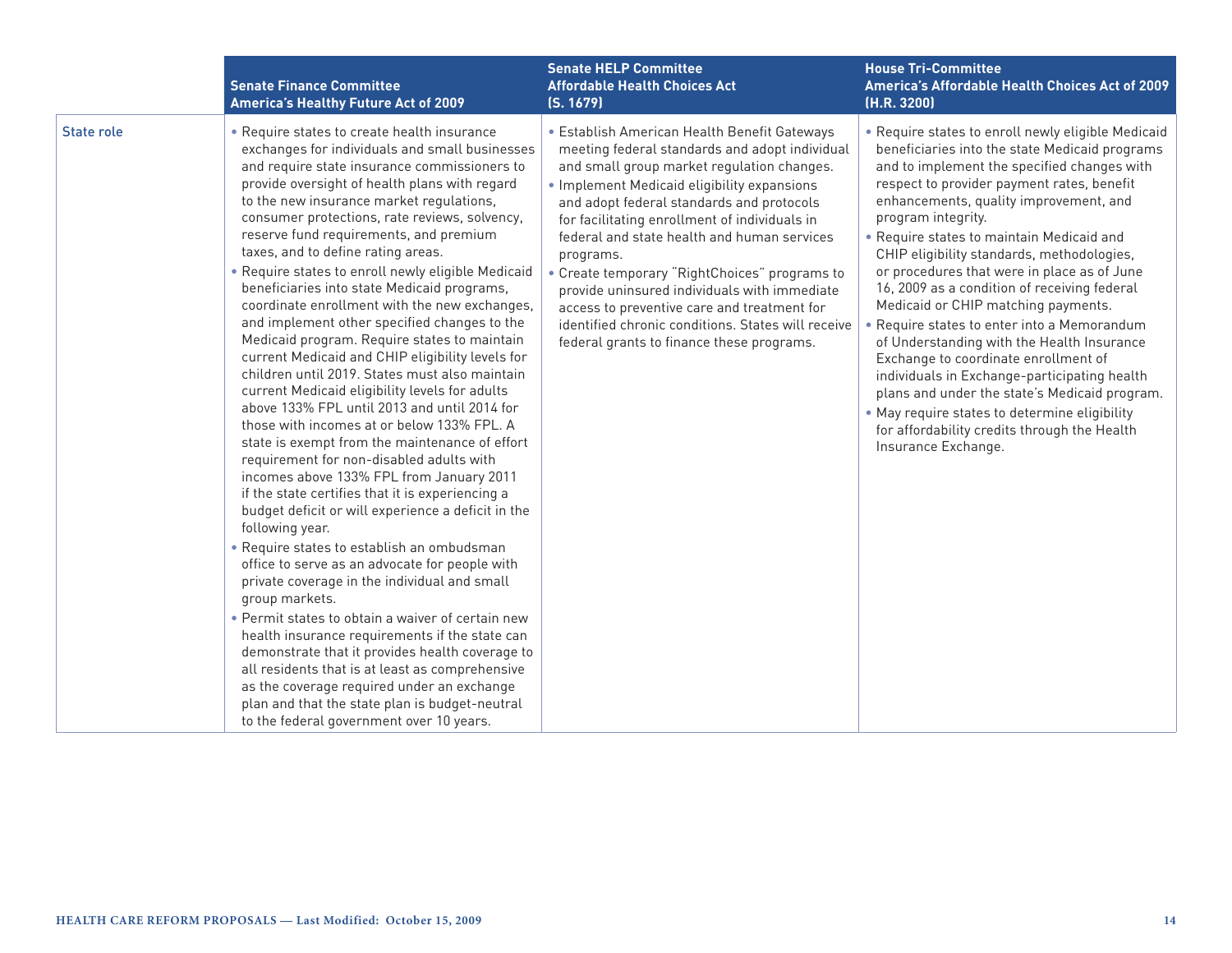|                         | <b>Senate Finance Committee</b><br><b>America's Healthy Future Act of 2009</b>                                                                                                                                                                                                                                                                                                                                                                                                                                                                                                                                                                                                                                                                                                                                                                                                                                                                                                                                                                                                                                                                                                                                                                                                                                                                                                                                                                                                                                                                                                                                                                                                                                                                                                                                                                                                                                                                                                                                          | <b>Senate HELP Committee</b><br><b>Affordable Health Choices Act</b><br>(S. 1679)                                                                                                                                                                                                                                                                                                                                                                                                                                                                                   | <b>House Tri-Committee</b><br><b>America's Affordable Health Choices Act of 2009</b><br>(H.R. 3200)                                                                                                                                                                                                                                                                                                                                                                                                                                                                                                                                                                                                                                                                                                                                                                                                                                                                                                                                                                                                                                                                                                                                                                                                                                                                                                                                                                                                                                                                                                                                                                                                                                                                                                                                                                                                                                                                  |
|-------------------------|-------------------------------------------------------------------------------------------------------------------------------------------------------------------------------------------------------------------------------------------------------------------------------------------------------------------------------------------------------------------------------------------------------------------------------------------------------------------------------------------------------------------------------------------------------------------------------------------------------------------------------------------------------------------------------------------------------------------------------------------------------------------------------------------------------------------------------------------------------------------------------------------------------------------------------------------------------------------------------------------------------------------------------------------------------------------------------------------------------------------------------------------------------------------------------------------------------------------------------------------------------------------------------------------------------------------------------------------------------------------------------------------------------------------------------------------------------------------------------------------------------------------------------------------------------------------------------------------------------------------------------------------------------------------------------------------------------------------------------------------------------------------------------------------------------------------------------------------------------------------------------------------------------------------------------------------------------------------------------------------------------------------------|---------------------------------------------------------------------------------------------------------------------------------------------------------------------------------------------------------------------------------------------------------------------------------------------------------------------------------------------------------------------------------------------------------------------------------------------------------------------------------------------------------------------------------------------------------------------|----------------------------------------------------------------------------------------------------------------------------------------------------------------------------------------------------------------------------------------------------------------------------------------------------------------------------------------------------------------------------------------------------------------------------------------------------------------------------------------------------------------------------------------------------------------------------------------------------------------------------------------------------------------------------------------------------------------------------------------------------------------------------------------------------------------------------------------------------------------------------------------------------------------------------------------------------------------------------------------------------------------------------------------------------------------------------------------------------------------------------------------------------------------------------------------------------------------------------------------------------------------------------------------------------------------------------------------------------------------------------------------------------------------------------------------------------------------------------------------------------------------------------------------------------------------------------------------------------------------------------------------------------------------------------------------------------------------------------------------------------------------------------------------------------------------------------------------------------------------------------------------------------------------------------------------------------------------------|
| <b>Cost containment</b> | • Restructure payments to Medicare Advantage<br>plans to base payments on plan bids with<br>bonus payments for quality, performance<br>improvement, and care coordination.<br>Grandfather the extra benefits in MA plans in<br>areas where plan bids are at or below 75% of<br>traditional fee-for-service Medicare (these plans<br>are required to participate in the new competitive<br>bidding process). Provide transitional extra<br>benefits for MA beneficiaries in certain areas if<br>they experience a significant reduction in extra<br>benefits under competitive bidding.<br>. Reduce annual market basket updates for<br>inpatient hospital, home health, skilled nursing<br>facility, hospice and other Medicare providers,<br>and adjust for productivity.<br>• Freeze the threshold for income-related<br>Medicare Part B premiums through 2019,<br>and reduce the Medicare Part D premium<br>subsidy for those with incomes above \$85,000/<br>individual and \$170,000/couples.<br>· Establish an independent Medicare<br>Commission to submit proposals for reducing<br>excess Medicare cost growth by targeted<br>amounts. Proposals submitted by the<br>Commission must be acted on by Congress<br>and if a legislative package with the targeted<br>level of Medicare savings is not enacted,<br>the Commission's proposal will go into<br>effect automatically. The Commission would<br>be prohibited from submitting proposals<br>that would ration care, increase revenues<br>or change benefits, eligibility or Medicare<br>beneficiary cost sharing (including Parts A<br>and B premiums), but would not be prohibited<br>from making recommendations to reduce<br>premium subsidies for Medicare Advantage or<br>stand-alone Part D prescription drug plans.<br>Hospitals and hospices would not be subject to<br>cost reductions proposed by the Commission.<br>Beginning January 1, 2019, the growth target<br>for Medicare spending would be set at GDP per<br>capita plus one percent. | • Establish a Health Care Program Integrity<br>Coordinating Council, a Fraud, Waste, and<br>Abuse Commission, and two new federal<br>department positions to oversee and<br>coordinate policy, program development, and<br>oversight of health care fraud, waste, and<br>abuse in public and private coverage.<br>Simplify health insurance administration<br>by adopting standards for financial and<br>administrative transactions, including<br>timely and transparent claims and denial<br>management processes and use of standard<br>electronic transactions. | • Simplify health insurance administration<br>by adopting standards for financial and<br>administrative transactions, including<br>timely and transparent claims and denial<br>management processes and use of standard<br>electronic transactions.<br>• [E&C Committee amendment: Limit annual<br>increases in the premiums charged under any<br>health plans participating in the Exchange to<br>no more than 150% of the annual percentage<br>increase in medical inflation. Provide<br>exceptions if this limit would threaten a health<br>plan's financial viability.]<br>• Modify provider payments under Medicare including:<br>- Modify market basket updates to account<br>for productivity improvements for inpatient<br>hospital, home health, skilled nursing facility,<br>and other Medicare providers; and<br>- Reduce payments for potentially preventable<br>hospital readmissions.<br>• Restructure payments to Medicare Advantage<br>plans, phasing to 100% of fee-for-services<br>payments, with bonus payments for quality.<br>. Increase the Medicaid drug rebate percentage<br>and extend the prescription drug rebate to<br>Medicaid managed care plans. Require drug<br>manufacturers to provide drug rebates for dual<br>eligibles enrolled in Part D plans.<br>• [E&C Committee amendment: Require<br>the Secretary to negotiate directly with<br>pharmaceutical manufacturers to lower drug<br>prices for Medicare Part D plans and Medicare<br>Advantage Part D plans.]<br>• [E&C Committee amendment: Authorize the<br>Food and Drug Administration to approve<br>generic versions of biologic drugs and grant<br>biologics manufacturers 12 years of exclusive<br>use before generics can be developed.]<br>• Reduce Medicaid DSH payments by \$6 billion<br>in 2019, imposing the largest percentage<br>reductions in state DSH allotments in states<br>with the lowest uninsured rates and those that<br>do not target DSH payments. |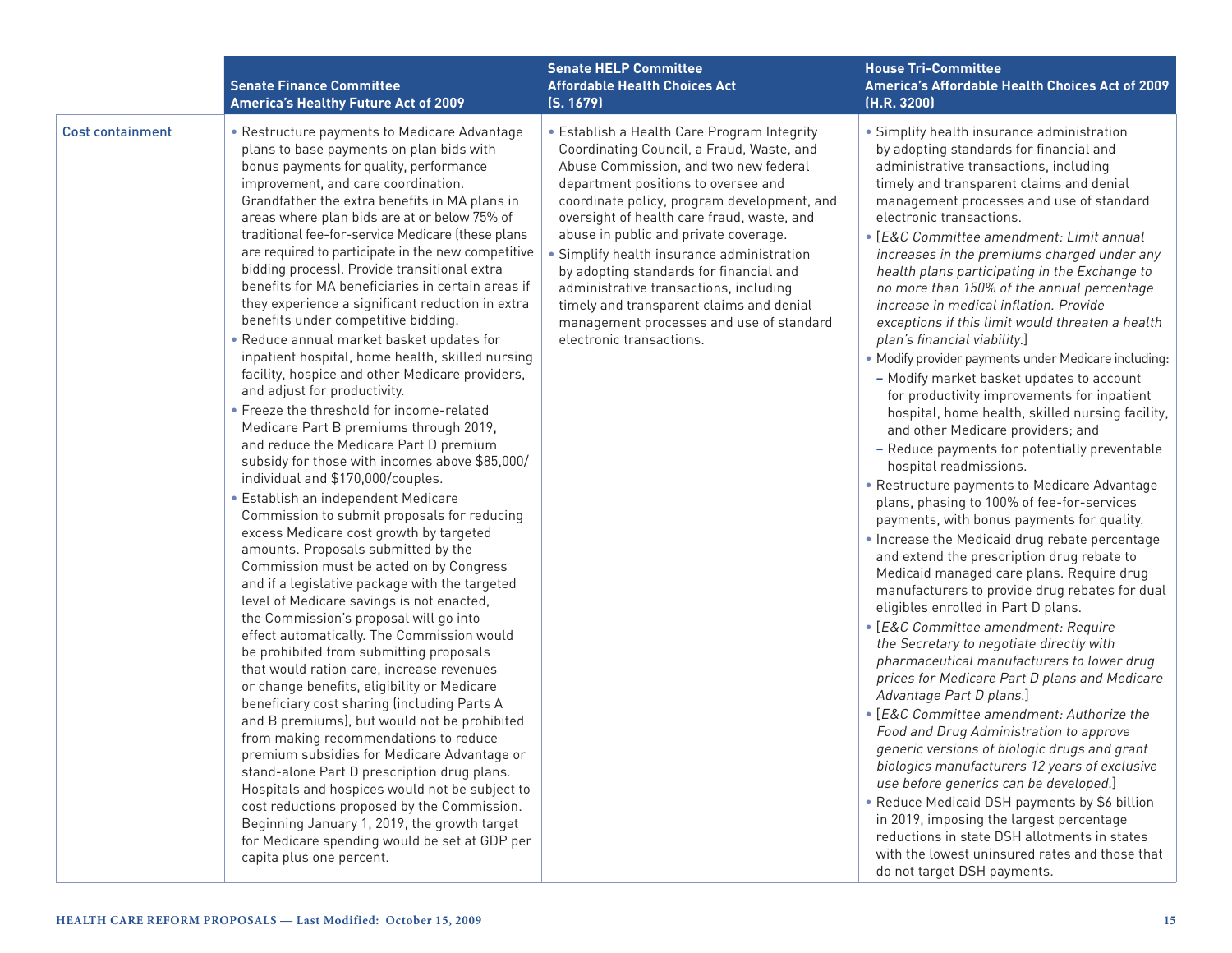|                                               | <b>Senate Finance Committee</b><br>America's Healthy Future Act of 2009                                                                                                                                                                                                                                                                                                                                                                                                                                                                                                                                                                                                                                                                                                                                                                                                                                                                                                                                                                                                                                                                                                                                                                                                                                                                                                                                                                                                                                                                                                                                                                                                                                                                                                                                                                                                                                                                                                                  | <b>Senate HELP Committee</b><br><b>Affordable Health Choices Act</b><br>(S. 1679) | <b>House Tri-Committee</b><br>America's Affordable Health Choices Act of 2009<br>(H.R. 3200)                                                                                                                                                                                                                                                                                                                                                                                                                                                                                                          |
|-----------------------------------------------|------------------------------------------------------------------------------------------------------------------------------------------------------------------------------------------------------------------------------------------------------------------------------------------------------------------------------------------------------------------------------------------------------------------------------------------------------------------------------------------------------------------------------------------------------------------------------------------------------------------------------------------------------------------------------------------------------------------------------------------------------------------------------------------------------------------------------------------------------------------------------------------------------------------------------------------------------------------------------------------------------------------------------------------------------------------------------------------------------------------------------------------------------------------------------------------------------------------------------------------------------------------------------------------------------------------------------------------------------------------------------------------------------------------------------------------------------------------------------------------------------------------------------------------------------------------------------------------------------------------------------------------------------------------------------------------------------------------------------------------------------------------------------------------------------------------------------------------------------------------------------------------------------------------------------------------------------------------------------------------|-----------------------------------------------------------------------------------|-------------------------------------------------------------------------------------------------------------------------------------------------------------------------------------------------------------------------------------------------------------------------------------------------------------------------------------------------------------------------------------------------------------------------------------------------------------------------------------------------------------------------------------------------------------------------------------------------------|
| <b>Cost containment</b><br><i>(continued)</i> | • Reduce Medicare DSH payments by an amount<br>proportional to the percentage point decrease<br>in the uninsured for the period evaluated.<br>• Eliminate the Medicare Improvement Fund.<br>• Allow providers organized as accountable care<br>organizations (ACOs) that voluntarily meet<br>quality thresholds to share in the cost-savings<br>they achieve for the Medicare program. To<br>qualify as an ACO, organizations must agree<br>to be accountable for the overall care of<br>their Medicare beneficiaries, have adequate<br>participation of primary care physicians and<br>specialists, define processes to promote<br>evidence-based medicine, report on quality and<br>costs measure, and coordinate care. Create<br>a chronic care coordination pilot program to<br>provide the highest cost Medicare beneficiaries<br>with primary care services in their home<br>and allow participating teams of health<br>professionals to share in any savings if they<br>achieve quality outcomes, patient satisfaction,<br>and cost savings.<br>• Create an Innovation Center within the Centers<br>for Medicare and Medicaid Services to test.<br>evaluate, and expand in Medicare, Medicaid,<br>and CHIP different payment structures and<br>methodologies to foster patient-centered<br>care, improve quality, and slow Medicare costs<br>growth. Payment reform models that improve<br>quality and reduce the rate of costs could be<br>expanded throughout the Medicare, Medicaid,<br>and CHIP programs.<br>• Reduce payments for preventable hospital<br>readmissions in Medicare: for hospitals with<br>readmission rates above a certain threshold<br>reduce payments by 20% if a patient is re-<br>hospitalized with a preventable readmission<br>within seven days and by 10% if a patient is<br>re-hospitalized with a preventable readmission<br>within 15 days, and reduce payments by 1%<br>to hospitals with the highest rates of hospital<br>acquired conditions. |                                                                                   | • Require hospitals and ambulatory surgical<br>centers to report on health care-associated<br>infections to the Centers for Disease Control<br>and Prevention and refuse Medicaid payments<br>for certain health care-associated conditions.<br>. Reduce waste, fraud, and abuse in public<br>programs by allowing provider screening,<br>enhanced oversight periods, and enrollment<br>moratoria in areas identified as being at<br>elevated risk of fraud in all public programs,<br>and by requiring Medicare and Medicaid<br>program providers and suppliers to establish<br>compliance programs. |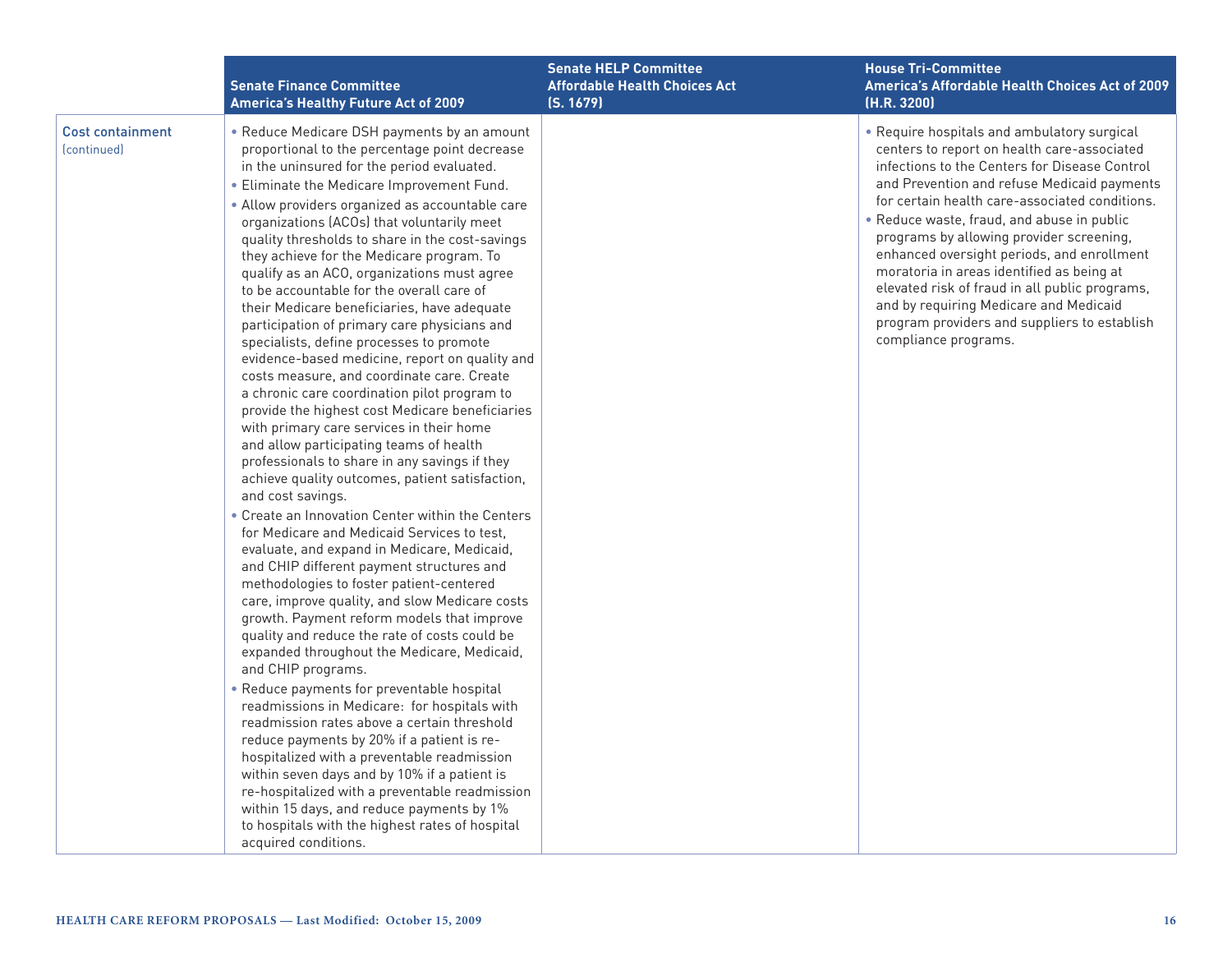|                                                           | <b>Senate Finance Committee</b><br><b>America's Healthy Future Act of 2009</b>                                                                                                                                                                                                                                                                                                                                                                                                                                                                                                                                                                                                                                                                                                                                                                                                                                                                                                      | <b>Senate HELP Committee</b><br><b>Affordable Health Choices Act</b><br>(S, 1679)                                                                                                                                                                                                                                                                                                                                                                                                                                                                                                 | <b>House Tri-Committee</b><br><b>America's Affordable Health Choices Act of 2009</b><br>(H.R. 3200)                                                                                                                                                                                                                                                                                                                                                                                                                                                                        |
|-----------------------------------------------------------|-------------------------------------------------------------------------------------------------------------------------------------------------------------------------------------------------------------------------------------------------------------------------------------------------------------------------------------------------------------------------------------------------------------------------------------------------------------------------------------------------------------------------------------------------------------------------------------------------------------------------------------------------------------------------------------------------------------------------------------------------------------------------------------------------------------------------------------------------------------------------------------------------------------------------------------------------------------------------------------|-----------------------------------------------------------------------------------------------------------------------------------------------------------------------------------------------------------------------------------------------------------------------------------------------------------------------------------------------------------------------------------------------------------------------------------------------------------------------------------------------------------------------------------------------------------------------------------|----------------------------------------------------------------------------------------------------------------------------------------------------------------------------------------------------------------------------------------------------------------------------------------------------------------------------------------------------------------------------------------------------------------------------------------------------------------------------------------------------------------------------------------------------------------------------|
| <b>Cost containment</b><br><i><u><b>Continued</b></u></i> | . Increase the Medicaid drug rebate percentage<br>for brand name drugs to 23.1, increase the<br>Medicaid rebate for non-innovator, multiple<br>source drugs to 13% of average manufacturer<br>price, and extend the drug rebate to Medicaid<br>managed care plans.<br>• Reduce a state's Medicaid DSH allotment<br>by 50% (25% for low DSH states) once the<br>uninsured rate decreases by at least 50%.<br>DSH allotments will be further reduced, not to<br>fall below 35% of the total allotment in 2012 if<br>states' uninsured rates continue to decrease.<br>Exempt any portion of the DSH allotment used<br>to expand Medicaid eligibility through a section<br>1115 waiver.<br>· Establish demonstration projects in Medicaid<br>and CHIP to allow pediatric medical providers<br>organized as accountable care organizations to<br>share in cost-savings.<br>• Prohibit federal payments to states for<br>Medicaid services related to health care<br>acquired conditions. |                                                                                                                                                                                                                                                                                                                                                                                                                                                                                                                                                                                   |                                                                                                                                                                                                                                                                                                                                                                                                                                                                                                                                                                            |
|                                                           | · Eliminate fraud, waste, and abuse in public<br>programs through more intensive screening<br>of providers, the development of the "One PI<br>database" to capture and share data across<br>federal and state programs, increased<br>penalties for submitting false claims, and<br>increase funding for anti-fraud activities.                                                                                                                                                                                                                                                                                                                                                                                                                                                                                                                                                                                                                                                      |                                                                                                                                                                                                                                                                                                                                                                                                                                                                                                                                                                                   |                                                                                                                                                                                                                                                                                                                                                                                                                                                                                                                                                                            |
| Improving quality/health<br>system performance            | · Simplify health insurance administration by<br>adopting a single set of operating rules for<br>eligibility verification, claims status, claims<br>payment, and the electronic transfer of funds.<br>· Establish a non-profit Patient-Centered<br>Outcomes Research Institute to identify<br>research priorities and conduct research that<br>compares the clinical effectiveness of medical<br>treatments. The Institute will be overseen<br>by an appointed multi-stakeholder Board<br>of Governors and will be assisted by expert<br>advisory panels.                                                                                                                                                                                                                                                                                                                                                                                                                           | • Develop a national quality improvement<br>strategy that includes priorities to improve the<br>delivery of health care services, patient health<br>outcomes, and population health. Publish an<br>annual national health care quality report card.<br>Create an inter-agency Working Group on<br>Health Care Quality to coordinate and<br>streamline federal quality activities related to<br>the national quality strategy.<br>· Develop, through a multi-stakeholder process,<br>quality measures that allow assessments of<br>health outcomes; continuity and coordination of | · Support comparative effectiveness research<br>by establishing a Center for Comparative<br>Effectiveness Research within the Agency for<br>Healthcare Research and Quality to conduct,<br>support, and synthesize research on outcomes,<br>effectiveness, and appropriateness of health<br>care services and procedures. An independent<br>CER Commission will oversee the activities<br>of the Center. [E&C Committee amendment:<br>Prohibit use of comparative effectiveness<br>research findings to deny or ration care or to<br>make coverage decisions in Medicare.] |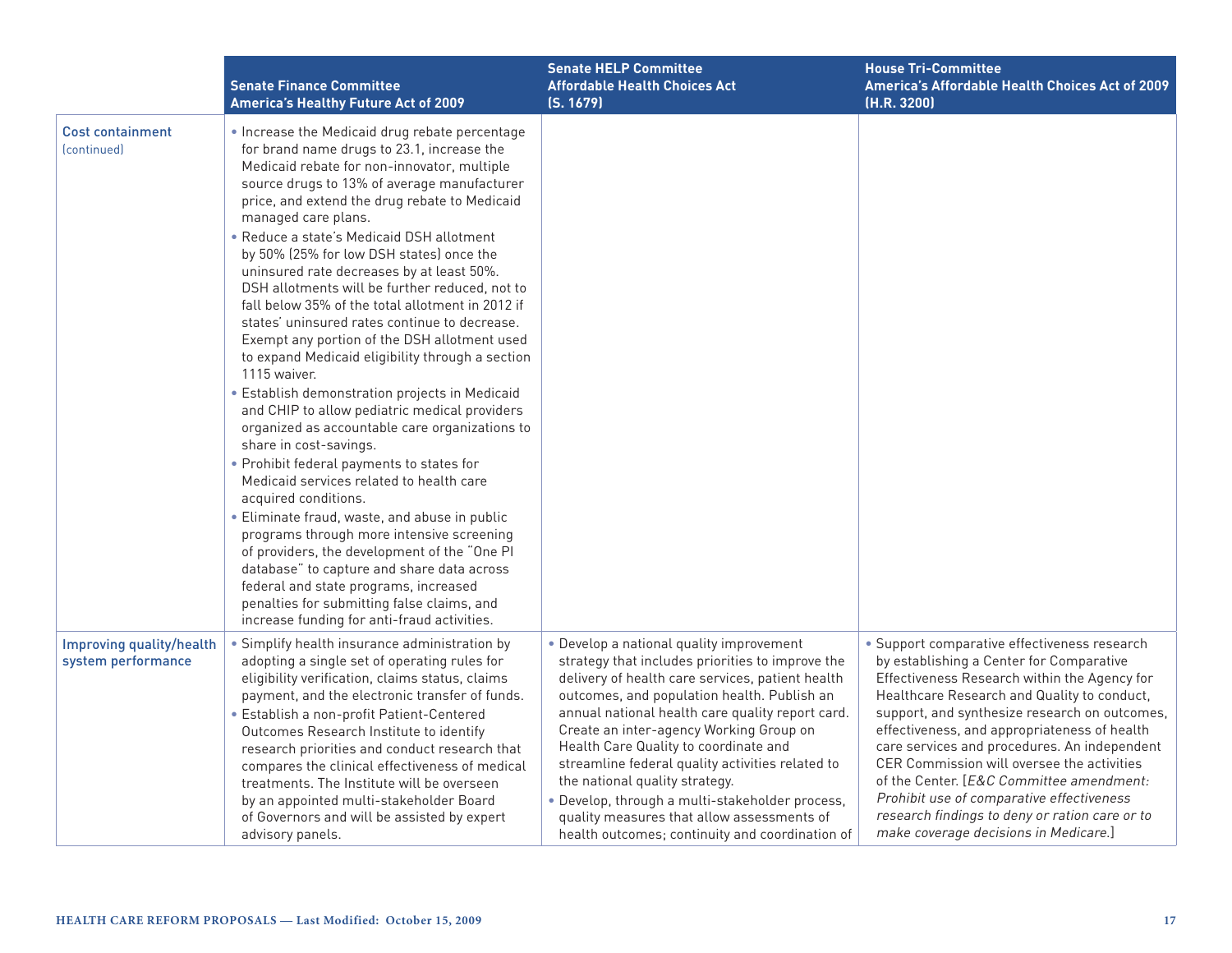|                                                               | <b>Senate Finance Committee</b><br><b>America's Healthy Future Act of 2009</b>                                                                                                                                                                                                                                                                                                                                                                                                                                                                                                                                                                                                                                                                                                                                                                                                                                                                                                                                                                                                                                                                                                                                                                                                                                                                                                                                                                                                                                                                                                                                                                                                                                                                                                                                                                                                                                                                                                                                                                                                | <b>Senate HELP Committee</b><br><b>Affordable Health Choices Act</b><br>(S. 1679)                                                                                                                                                                                                                                                                                                                                                                                                                                                                                                                                                                                                                                                                                                                                                                                                                                                                                                                                                                                                                                                                                                                                                                                                                                                                                                                                                                                                                                                                                                                                                                                                                                                                                                                          | <b>House Tri-Committee</b><br>America's Affordable Health Choices Act of 2009<br>(H.R. 3200)                                                                                                                                                                                                                                                                                                                                                                                                                                                                                                                                                                                                                                                                                                                                                                                                                                                                                                                                                                                                                                                                                                                                                                                                                                                                                                                                                                                                                                                                                                                                                                                                                                                                                                                                                                                                                                                                                                                               |
|---------------------------------------------------------------|-------------------------------------------------------------------------------------------------------------------------------------------------------------------------------------------------------------------------------------------------------------------------------------------------------------------------------------------------------------------------------------------------------------------------------------------------------------------------------------------------------------------------------------------------------------------------------------------------------------------------------------------------------------------------------------------------------------------------------------------------------------------------------------------------------------------------------------------------------------------------------------------------------------------------------------------------------------------------------------------------------------------------------------------------------------------------------------------------------------------------------------------------------------------------------------------------------------------------------------------------------------------------------------------------------------------------------------------------------------------------------------------------------------------------------------------------------------------------------------------------------------------------------------------------------------------------------------------------------------------------------------------------------------------------------------------------------------------------------------------------------------------------------------------------------------------------------------------------------------------------------------------------------------------------------------------------------------------------------------------------------------------------------------------------------------------------------|------------------------------------------------------------------------------------------------------------------------------------------------------------------------------------------------------------------------------------------------------------------------------------------------------------------------------------------------------------------------------------------------------------------------------------------------------------------------------------------------------------------------------------------------------------------------------------------------------------------------------------------------------------------------------------------------------------------------------------------------------------------------------------------------------------------------------------------------------------------------------------------------------------------------------------------------------------------------------------------------------------------------------------------------------------------------------------------------------------------------------------------------------------------------------------------------------------------------------------------------------------------------------------------------------------------------------------------------------------------------------------------------------------------------------------------------------------------------------------------------------------------------------------------------------------------------------------------------------------------------------------------------------------------------------------------------------------------------------------------------------------------------------------------------------------|----------------------------------------------------------------------------------------------------------------------------------------------------------------------------------------------------------------------------------------------------------------------------------------------------------------------------------------------------------------------------------------------------------------------------------------------------------------------------------------------------------------------------------------------------------------------------------------------------------------------------------------------------------------------------------------------------------------------------------------------------------------------------------------------------------------------------------------------------------------------------------------------------------------------------------------------------------------------------------------------------------------------------------------------------------------------------------------------------------------------------------------------------------------------------------------------------------------------------------------------------------------------------------------------------------------------------------------------------------------------------------------------------------------------------------------------------------------------------------------------------------------------------------------------------------------------------------------------------------------------------------------------------------------------------------------------------------------------------------------------------------------------------------------------------------------------------------------------------------------------------------------------------------------------------------------------------------------------------------------------------------------------------|
| Improving quality/health<br>system performance<br>(continued) | • Encourage states to develop and test alternatives<br>to the current civil litigation system as a way<br>to improve patient safety, reduce medical<br>errors, increase the availability of a prompt<br>and fair resolution of disputes, and improve<br>access to liability insurance, while preserving<br>an individual's right to seek redress in court.<br>Recommend that Congress consider establishing<br>a state demonstration project to evaluate<br>alternatives to the current litigation system.<br>• Establish a national Medicare pilot program to<br>develop and evaluate paying a bundled payment<br>for acute, inpatient hospital services and post-<br>acute care services for an episode of care that<br>begins three days prior to a hospitalization and<br>spans 30 days following discharge. If the pilot<br>program achieves stated goals, develop a plan<br>for making the pilot a permanent part of the<br>Medicare program.<br>· Establish a hospital value-based purchasing<br>program in Medicare to pay hospitals based<br>on performance on quality measures and<br>extend the Medicare physician quality reporting<br>initiative beyond 2010.<br>. Improve care coordination for dual eligibles<br>by creating a new office within the Centers for<br>Medicare and Medicaid services, the Federal<br>Coordinated Health Care Office, to align<br>Medicare and Medicaid benefits, administration,<br>oversight rules, and policies for dual eligibles.<br>• Develop a national quality improvement<br>strategy that includes priorities to improve the<br>delivery of health care services, patient health<br>outcomes, and population health. Create<br>processes for the development of quality<br>measures involving input from multiple<br>stakeholders and for selecting quality<br>measures to be used in reporting to and<br>payment under federal health programs.<br>Establish the Medicaid Quality Measurement<br>Program to establish priorities for the<br>development and advancement of quality<br>measures for adults in Medicaid. | care; safety, effectiveness and timeliness of<br>care; health disparities; and appropriate use of<br>health care resources. Require public reporting<br>on quality measures through a user-friendly<br>website.<br>• Create a Center for Health Outcomes Research<br>and Evaluation within the Agency for<br>Healthcare Research and Quality to conduct<br>and support research on the effectiveness of<br>health care services and procedures to provide<br>providers and patients with information on the<br>most effective therapies for preventing and<br>treating health conditions. The Center will be<br>overseen by an appointed multi-stakeholder<br>advisory council.<br>• Provide grants for improving health system<br>efficiency, including grants to establish<br>community health teams to support a medical<br>home model; to implement medication<br>management services for treatment of chronic<br>conditions; to design and implement regional<br>emergency care and trauma systems.<br>• Require hospitals to report preventable<br>readmission rates; hospitals with high re-<br>admission rates will be required to work with<br>local patient safety organizations to improve<br>their rates.<br>• Create a Patient Safety Research Center<br>charged with identifying, evaluating, and<br>disseminating information on best practices for<br>improving health care quality.<br>. Develop interoperable standards for using HIT<br>to enroll individuals in public programs and<br>provide grants to states and other<br>governmental entities to adopt and implement<br>enrollment technology.<br>• Require enhanced collection and reporting of<br>data on race, ethnicity, gender, geographic<br>location, primary language, and underserved<br>rural and frontier populations. | • Strengthen primary care and care coordination<br>by increasing Medicaid payments for primary<br>care providers, providing Medicare bonus<br>payments to primary care practitioners<br>(with larger bonuses paid to primary care<br>practitioners serving in health professional<br>shortage areas).<br>• Conduct Medicare pilot programs to test<br>payment incentive models for accountable<br>care organizations and bundling of post-acute<br>care payments, and conduct pilot programs in<br>Medicare and Medicaid to assess the feasibility<br>of reimbursing qualified patient-centered<br>medical homes. [E&C Committee amendment:<br>Adopt accountable care organization, bundled<br>payment, and medical home models on a large<br>scale if pilot programs prove successful at<br>reducing costs.] [E&C Committee amendment:<br>Conduct accountable care organization pilot<br>programs in Medicaid.]<br>• [E&C Committee amendment: Establish the<br>Center for Medicare and Medicaid Payment<br>Innovation Center to test payment models that<br>address populations experiencing poor clinical<br>outcomes or avoidable expenditures. Evaluate all<br>models and expand those models that improve<br>quality without increasing spending or reduce<br>spending without reducing quality, or both.]<br>• [W&M Committee amendment: Require the<br>Institute of Medicine to conduct a study on<br>geographic variation in health care spending<br>and recommend strategies for addressing this<br>variation by promoting high-value care.]<br>. Improve coordination of care for dual eligibles<br>by creating a new office or program within the<br>Centers for Medicare and Medicaid Services.<br>• Establish the Center for Quality Improvement<br>to identify, develop, evaluate, disseminate,<br>and implement best practices in the delivery<br>of health care services. Develop national<br>priorities for performance improvement and<br>quality measures for the delivery of health care<br>services. |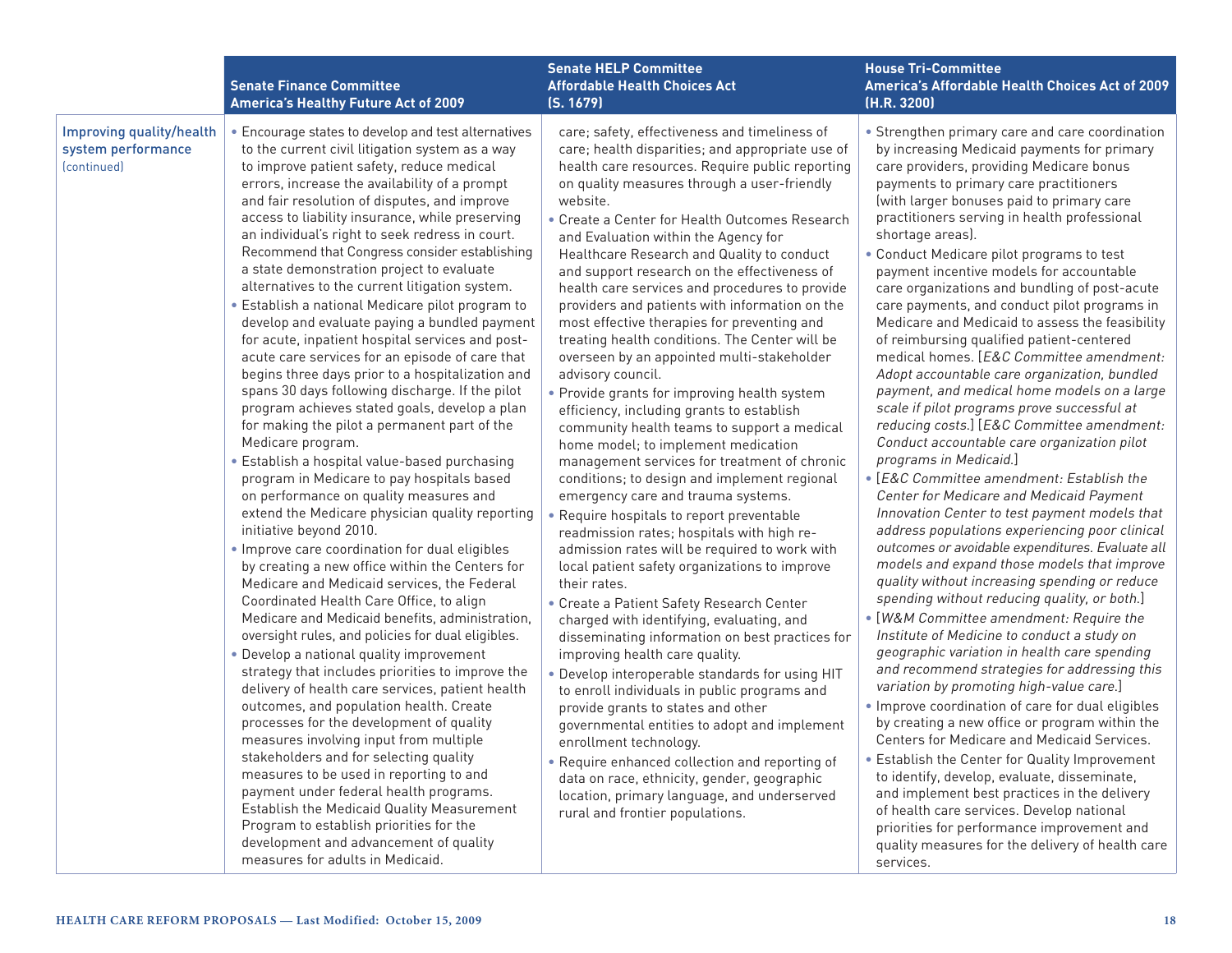|                                                                                   | <b>Senate Finance Committee</b><br>America's Healthy Future Act of 2009                                                                                                                                                                                                                                                                                                                                                                                                                                                                                                                                                                                                                                                                                                                                                                                                                                                                                                                                                                                                                                                                                                | <b>Senate HELP Committee</b><br><b>Affordable Health Choices Act</b><br>(S. 1679)                                                                                                                                                                                                                                                                                                                                                                                                                                                                                                                                                                                                                                                                                                                                                                                                                                                                                                                                                                                | <b>House Tri-Committee</b><br>America's Affordable Health Choices Act of 2009<br>(H.R. 3200)                                                                                                                                                                                                                                                                                                                                                                                                                                                                                                                                                                                                                                                                                                                     |
|-----------------------------------------------------------------------------------|------------------------------------------------------------------------------------------------------------------------------------------------------------------------------------------------------------------------------------------------------------------------------------------------------------------------------------------------------------------------------------------------------------------------------------------------------------------------------------------------------------------------------------------------------------------------------------------------------------------------------------------------------------------------------------------------------------------------------------------------------------------------------------------------------------------------------------------------------------------------------------------------------------------------------------------------------------------------------------------------------------------------------------------------------------------------------------------------------------------------------------------------------------------------|------------------------------------------------------------------------------------------------------------------------------------------------------------------------------------------------------------------------------------------------------------------------------------------------------------------------------------------------------------------------------------------------------------------------------------------------------------------------------------------------------------------------------------------------------------------------------------------------------------------------------------------------------------------------------------------------------------------------------------------------------------------------------------------------------------------------------------------------------------------------------------------------------------------------------------------------------------------------------------------------------------------------------------------------------------------|------------------------------------------------------------------------------------------------------------------------------------------------------------------------------------------------------------------------------------------------------------------------------------------------------------------------------------------------------------------------------------------------------------------------------------------------------------------------------------------------------------------------------------------------------------------------------------------------------------------------------------------------------------------------------------------------------------------------------------------------------------------------------------------------------------------|
| Improving quality/health<br>system performance<br><i><u><b>fcontinued</b></u></i> | Require enhanced collection and reporting of<br>data on race, ethnicity, and primary language.<br>Also require collection of access and treatment<br>data for people with disabilities.                                                                                                                                                                                                                                                                                                                                                                                                                                                                                                                                                                                                                                                                                                                                                                                                                                                                                                                                                                                |                                                                                                                                                                                                                                                                                                                                                                                                                                                                                                                                                                                                                                                                                                                                                                                                                                                                                                                                                                                                                                                                  | • Require disclosure of financial relationships<br>between health entities, including physicians,<br>hospitals, pharmacists, and other providers,<br>and manufacturers and distributors of covered<br>drugs, devices, biologicals, and medical<br>supplies.<br>• Reduce racial and ethnic disparities by<br>conducting a study on the feasibility of<br>developing Medicare payment systems<br>for language services, providing Medicare<br>demonstration grants to reimburse culturally<br>and linguistically appropriate services and<br>developing standards for the collection of data<br>on race, ethnicity, and primary language.<br>· [E&C Committee amendment: Conduct a<br>national public education campaign to raise<br>awareness about the importance of planning<br>for care near the end of life.] |
| <b>Prevention/wellness</b>                                                        | · Provide Medicare beneficiaries access to a<br>comprehensive health risk assessment and<br>creation of a personalized prevention plan,<br>eliminate cost-sharing for certain preventive<br>services in Medicare. Cover only proven<br>preventive services in Medicare and Medicaid<br>and provide incentives to Medicare and<br>Medicaid beneficiaries to complete behavior<br>modification programs.<br>• Require Medicaid coverage for tobacco<br>cessation services for pregnant women,<br>and for states that provide coverage for and<br>remove cost-sharing for preventive services<br>recommended by the US Preventive Services<br>Task Force and recommended immunizations,<br>provide a one percentage point increase in the<br>FMAP for these services and for the tobacco<br>cessation services.<br>• Create a new Medicaid state plan option to permit<br>Medicaid enrollees with at least two chronic<br>conditions, one condition and risk of developing<br>another, or at least one serious and persistent<br>mental health condition to designate a provider<br>as a health home. Provide states taking up the<br>option with 90% FMAP for two years. | • Develop a national prevention and health<br>promotion strategy that sets specific goals<br>for improving health. Create a prevention<br>and public health investment fund to expand<br>and sustain funding for prevention and public<br>health programs.<br>• Award competitive grants to state and<br>local governments and community-based<br>organizations to implement and evaluate<br>proven community preventive health activities<br>to reduce chronic disease rates and address<br>health disparities.<br>• Prohibit insurance plans from charging cost-<br>sharing (except minimal cost-sharing) for<br>preventive services. Permit insurers to create<br>incentives for health promotion and disease<br>prevention practices.<br>• Permit employers to offer employees<br>rewards-in the form of premium discounts,<br>waivers of cost-sharing requirements,<br>or benefits that would otherwise not be<br>provided-of up to 30% of the cost of coverage<br>for participating in a wellness program and<br>meeting certain health-related standards. | • Develop a national strategy to improve the<br>nation's health through evidenced-based<br>clinical and community-based prevention<br>and wellness activities. Create task<br>forces on Clinical Preventive Services and<br>Community Preventive Services to develop,<br>update, and disseminate evidenced-based<br>recommendations on the use of clinical and<br>community prevention services.<br>• Improve prevention by covering only proven<br>preventive services in Medicare and Medicaid.<br>Eliminate any cost-sharing for preventive<br>services in Medicare and increase Medicare<br>payments for certain preventive services to<br>100% of actual charges or fee schedule rates.                                                                                                                     |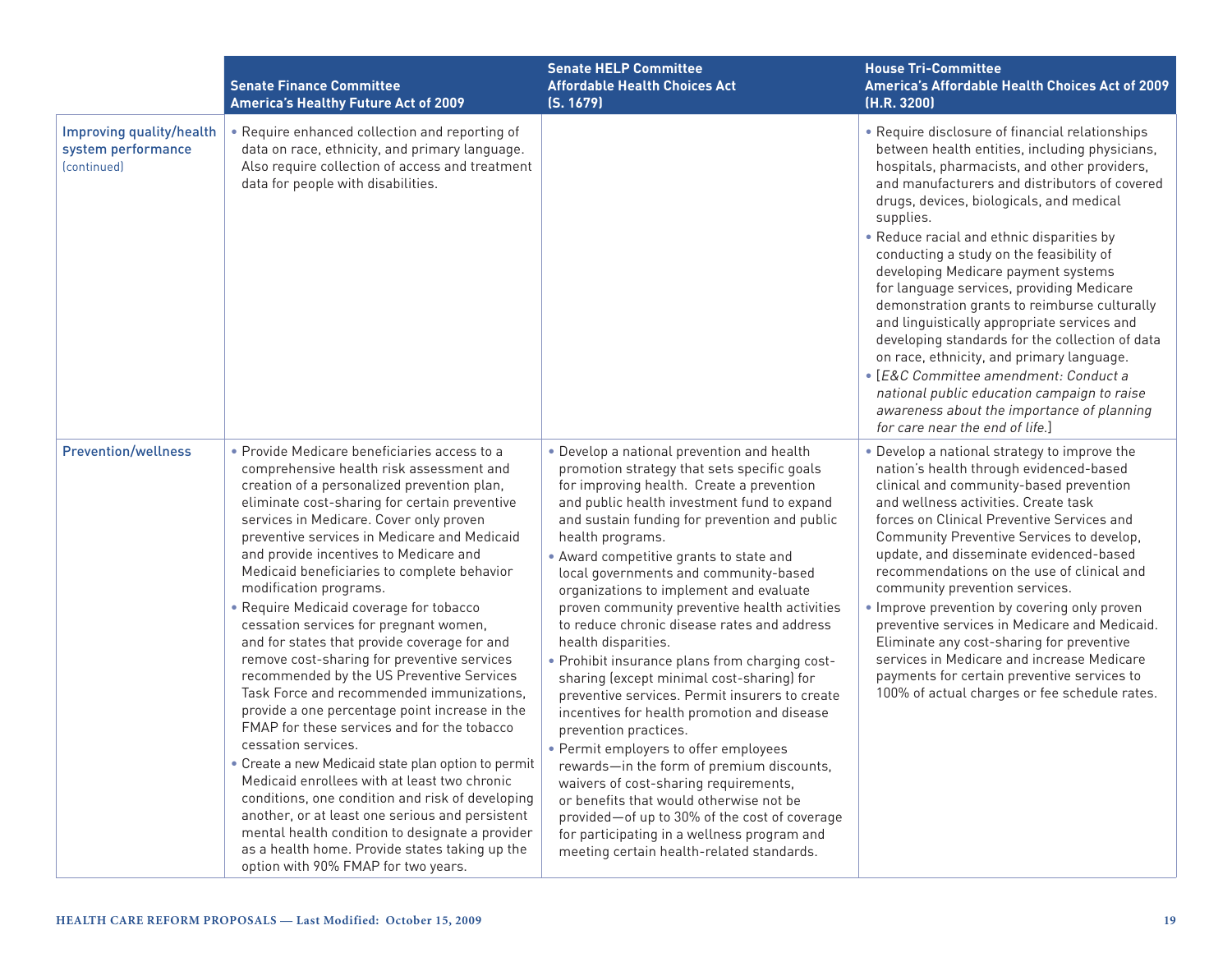|                                                              | <b>Senate Finance Committee</b><br><b>America's Healthy Future Act of 2009</b>                                                                                                                                                                                                                                                                                                                                                                                                                                                                                                                                                                                                                                                                                                                                                                                                                                                                                                                                                                                                                                              | <b>Senate HELP Committee</b><br><b>Affordable Health Choices Act</b><br>(S. 1679)                                                                                                                                                                                                                                                                                                                                                                                                                                                                                                                                                                                                                                                                                                                                                                                                                                                   | <b>House Tri-Committee</b><br>America's Affordable Health Choices Act of 2009<br>(H.R. 3200)                                                                                                                                                                                                                                                                                                                                                                                                                                                                                                                                                      |
|--------------------------------------------------------------|-----------------------------------------------------------------------------------------------------------------------------------------------------------------------------------------------------------------------------------------------------------------------------------------------------------------------------------------------------------------------------------------------------------------------------------------------------------------------------------------------------------------------------------------------------------------------------------------------------------------------------------------------------------------------------------------------------------------------------------------------------------------------------------------------------------------------------------------------------------------------------------------------------------------------------------------------------------------------------------------------------------------------------------------------------------------------------------------------------------------------------|-------------------------------------------------------------------------------------------------------------------------------------------------------------------------------------------------------------------------------------------------------------------------------------------------------------------------------------------------------------------------------------------------------------------------------------------------------------------------------------------------------------------------------------------------------------------------------------------------------------------------------------------------------------------------------------------------------------------------------------------------------------------------------------------------------------------------------------------------------------------------------------------------------------------------------------|---------------------------------------------------------------------------------------------------------------------------------------------------------------------------------------------------------------------------------------------------------------------------------------------------------------------------------------------------------------------------------------------------------------------------------------------------------------------------------------------------------------------------------------------------------------------------------------------------------------------------------------------------|
| <b>Prevention/wellness</b><br><i><u><b>Continued</b></u></i> | • Prohibit insurance plans (except existing<br>grandfathered plans and those that use a<br>value-based insurance design) from charging<br>cost-sharing for preventive services.<br>• Allow insurers to vary premium rates based<br>on tobacco use. Any insurer that rates based<br>on tobacco use must provide coverage for<br>comprehensive tobacco cessation programs,<br>including counseling and pharmacotherapy.<br>• Provide grants to small businesses to establish<br>comprehensive, evidence-based workplace<br>wellness programs.<br>• Permit employers to offer employees rewards<br>of up to 30% of the cost of coverage for<br>participating in a wellness program. Rewards<br>may be in the form of premium discounts,<br>waivers of cost-sharing requirements, or<br>benefits that would otherwise not be provided.<br>Rewards may be increased to 50% of the<br>cost of coverage if a report finds the increase<br>appropriate. Establish 10-state pilot programs<br>in 2014 to permit participating states to apply<br>similar rewards for participating in wellness<br>programs in the individual market. | Employers must offer an alternative standard<br>for individuals for whom it is unreasonably<br>difficult or inadvisable to meet the standard.<br>The limit may be increased to 50% of the cost<br>of coverage if deemed appropriate. Encourage<br>employers to provide wellness programs by<br>conducting targeted educational campaigns to<br>raise awareness of the value of these programs<br>• Provide grants to states to create temporary<br>Right Choices Programs to provide uninsured<br>adults with incomes below 350% FPL access to<br>a one-time health risk appraisal, referrals for<br>preventive services, and referrals to safety net<br>providers for treatment of diagnosed illnesses.<br>• Establish a 5-year national public education<br>campaign focused on preventing oral disease<br>and award grants to demonstrate the<br>effectiveness of research-based dental caries<br>disease management activities. |                                                                                                                                                                                                                                                                                                                                                                                                                                                                                                                                                                                                                                                   |
| Long-term care                                               | • Extend the Medicaid Money Follows the Person<br>Rebalancing Demonstration program through<br>September 2016 and allocate \$10 million per<br>year for five years to continue the Aging and<br>Disability Resource Center initiatives.<br>• Provide states that undertake reforms to<br>increase nursing home diversions and access<br>to home and community-based services in<br>their Medicaid programs with a targeted<br>increase in the federal matching rate for five<br>years.<br>Establish the Community First Choice Option in<br>Medicaid to provide community-based attendant<br>supports and services to individuals with<br>disabilities who require an institutional level of<br>care. Provide states with an enhanced federal<br>matching rate of an additional six percentage<br>points for reimbursable expenses in the<br>program. Sunset the option after five years.                                                                                                                                                                                                                                   | • Establish a national, voluntary insurance<br>program for purchasing community living<br>assistance services and supports (CLASS<br>program). The program will provide individuals<br>with functional limitations a cash benefit to<br>purchase non-medical services and supports<br>necessary to maintain community residence.<br>The program is financed through voluntary<br>payroll deductions: all working adults will be<br>automatically enrolled in the program, unless<br>they choose to opt-out.                                                                                                                                                                                                                                                                                                                                                                                                                         | • [E&C Committee amendment: Establish a<br>national, voluntary insurance program for<br>purchasing community living assistance<br>services and supports (CLASS program). The<br>program will provide individuals with functional<br>limitations a cash benefit to purchase non-<br>medical services and supports necessary to<br>maintain community residence. The program is<br>financed through voluntary payroll deductions:<br>all working adults will be automatically<br>enrolled in the program, unless they choose to<br>$opt-out.]$<br>. Improve transparency of information about<br>skilled nursing facilities and nursing facilities. |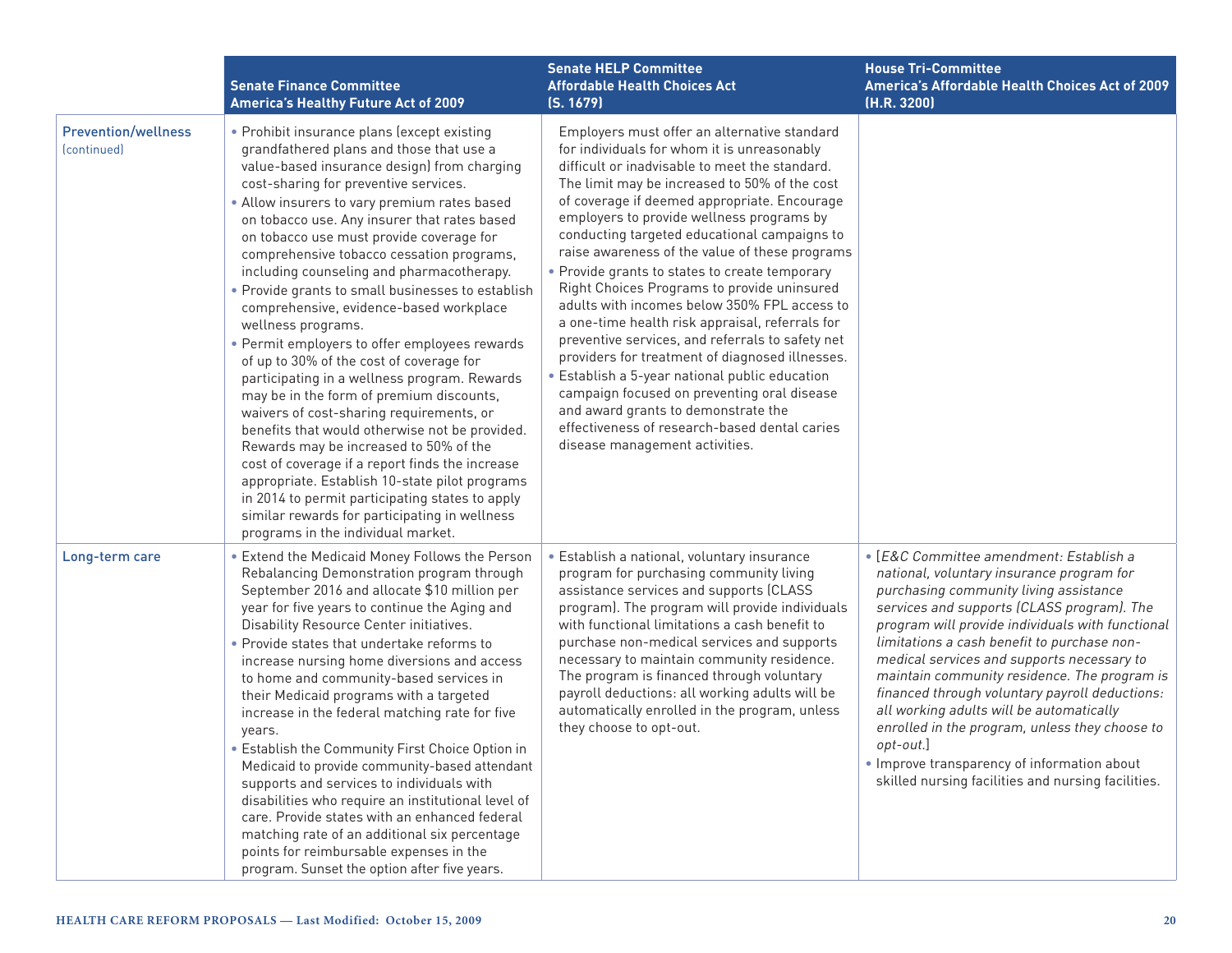|                               | <b>Senate Finance Committee</b><br><b>America's Healthy Future Act of 2009</b>                                                                                                                                                                                                                                                                                                                                                                                                                                                                                                                                                                                                                                                                                                                                                                                                                                                                                                                                                                                                                                                                                                                                                                                                                                                                                                                                                                                                                                                                                                                                                                                                       | <b>Senate HELP Committee</b><br><b>Affordable Health Choices Act</b><br>(S. 1679)                                                                                                                                                                                                                                                                                                                                                                                                                                                                                                                                                                                                                                                                                                                                                                                                                                                                                                                                                                                         | <b>House Tri-Committee</b><br>America's Affordable Health Choices Act of 2009<br>(H.R. 3200)                                                                                                                                                                                                                                                                                                                                                                                                                                                                                                                                                                                                                                                                                                                                                                                                                                                                                                                                                                                                                                                                                                                                                                                                                                                                                                                                                                                                                                                                                                                                                    |
|-------------------------------|--------------------------------------------------------------------------------------------------------------------------------------------------------------------------------------------------------------------------------------------------------------------------------------------------------------------------------------------------------------------------------------------------------------------------------------------------------------------------------------------------------------------------------------------------------------------------------------------------------------------------------------------------------------------------------------------------------------------------------------------------------------------------------------------------------------------------------------------------------------------------------------------------------------------------------------------------------------------------------------------------------------------------------------------------------------------------------------------------------------------------------------------------------------------------------------------------------------------------------------------------------------------------------------------------------------------------------------------------------------------------------------------------------------------------------------------------------------------------------------------------------------------------------------------------------------------------------------------------------------------------------------------------------------------------------------|---------------------------------------------------------------------------------------------------------------------------------------------------------------------------------------------------------------------------------------------------------------------------------------------------------------------------------------------------------------------------------------------------------------------------------------------------------------------------------------------------------------------------------------------------------------------------------------------------------------------------------------------------------------------------------------------------------------------------------------------------------------------------------------------------------------------------------------------------------------------------------------------------------------------------------------------------------------------------------------------------------------------------------------------------------------------------|-------------------------------------------------------------------------------------------------------------------------------------------------------------------------------------------------------------------------------------------------------------------------------------------------------------------------------------------------------------------------------------------------------------------------------------------------------------------------------------------------------------------------------------------------------------------------------------------------------------------------------------------------------------------------------------------------------------------------------------------------------------------------------------------------------------------------------------------------------------------------------------------------------------------------------------------------------------------------------------------------------------------------------------------------------------------------------------------------------------------------------------------------------------------------------------------------------------------------------------------------------------------------------------------------------------------------------------------------------------------------------------------------------------------------------------------------------------------------------------------------------------------------------------------------------------------------------------------------------------------------------------------------|
| Long-term care<br>(continued) | . Improve transparency of information about<br>skilled nursing facilities (SNF) and nursing<br>homes, enforcement of SNF and nursing home<br>standards and rules, and training of SNF and<br>nursing home staff.                                                                                                                                                                                                                                                                                                                                                                                                                                                                                                                                                                                                                                                                                                                                                                                                                                                                                                                                                                                                                                                                                                                                                                                                                                                                                                                                                                                                                                                                     |                                                                                                                                                                                                                                                                                                                                                                                                                                                                                                                                                                                                                                                                                                                                                                                                                                                                                                                                                                                                                                                                           |                                                                                                                                                                                                                                                                                                                                                                                                                                                                                                                                                                                                                                                                                                                                                                                                                                                                                                                                                                                                                                                                                                                                                                                                                                                                                                                                                                                                                                                                                                                                                                                                                                                 |
| Other investments             | . Make improvements to the Medicare program:<br>- Provide a 50% discount on brand-name<br>prescriptions filled in the Medicare Part D<br>coverage gap for enrollees, other than those<br>who receive low-income subsidies and those<br>with incomes above \$85,000/individual and<br>\$170,000/couples;<br>- Make Part D cost-sharing for full-benefit<br>dual eligible beneficiaries receiving home<br>and community-based care services equal<br>to the cost-sharing for those who receive<br>institutional care; and<br>- Provide a one-year increase in physician<br>payments under Medicare to prevent a<br>reduction in fees that would otherwise<br>take effect, with 10% bonus payments for<br>primary care. Provide general surgeons and<br>primary care physicians practicing in health<br>professional shortage areas with a 10%<br>Medicare bonus.<br>· Establish a multi-stakeholder Workforce<br>Advisory Committee to develop a national<br>workforce strategy for recruiting, training, and<br>retaining a health care workforce that meets<br>current and projected health care needs.<br>. Increase the number of Graduate Medical<br>Education (GME) training positions by<br>redistributing currently unused slots, with<br>priorities given to primary care and general<br>surgery and to states with the lowest resident<br>physician-to-population ratios, and increase<br>flexibility in laws and regulations that govern<br>GME funding to promote training in outpatient<br>settings, and ensure the availability of<br>residency programs in rural and underserved<br>areas. Establish Teaching Health Centers,<br>defined as community-based, ambulatory | • Establish a National Health Care Workforce<br>Commission to make recommendations and<br>disseminate information on health workforce<br>priorities, goals, and policies including<br>education and training, workforce supply and<br>demand, and retention practices.<br>. Increase the supply of health care professionals<br>by increasing loans for nursing students and<br>establishing loan repayment programs for<br>public health workers and pediatric specialists.<br>Expand funding for the National Health Service<br>Corps.<br>• Support training of health professionals in direct<br>care, primary care, and dentistry; provide health<br>education and training grants for professionals<br>in geriatric care and mental and behavioral<br>health; and provide prevention, public health,<br>and cultural competence training for health care<br>professionals.<br>. Improve access to care by providing additional<br>funding to increase the number of community<br>health centers and school-based health centers<br>and nurse-managed health clinics. | . Make improvements to the Medicare program:<br>- Reform the sustainable growth rate for<br>physicians, with incentive payments for<br>primary care services, and for services in<br>efficient areas:<br>- Eliminate the Medicare Part D coverage gap<br>(phased in over 15 years) and require drug<br>manufacturers to provide a 50% discount<br>on brand-name prescriptions filled in the<br>coverage gap;<br>- Increase the asset test for Medicare Savings<br>Program and Part D Low-Income Subsidies<br>to \$17,000/\$34,000; and<br>- Eliminate any cost-sharing for preventive<br>services in Medicare and increase Medicare<br>payments for certain preventive services to<br>100% of actual charges or fee schedule rates.<br>• Reform Graduate Medical Education to<br>increase training of primary care providers by<br>redistributing residency positions and promote<br>training in outpatient settings and support<br>the development of primary care training<br>programs.<br>· Support training of health professionals,<br>including advanced education nurses, who<br>will practice in underserved areas; establish<br>a public health workforce corps; and promote<br>training of a diverse workforce and provide<br>cultural competence training for health care<br>professionals. [E&C Committee amendment:<br>Support the development of interdisciplinary<br>mental and behavioral health training<br>programs.] [E&C Committee amendment:<br>Establish a training program for oral health<br>professionals.]<br>• Provide grants to each state health department to<br>address core public health infrastructure needs. |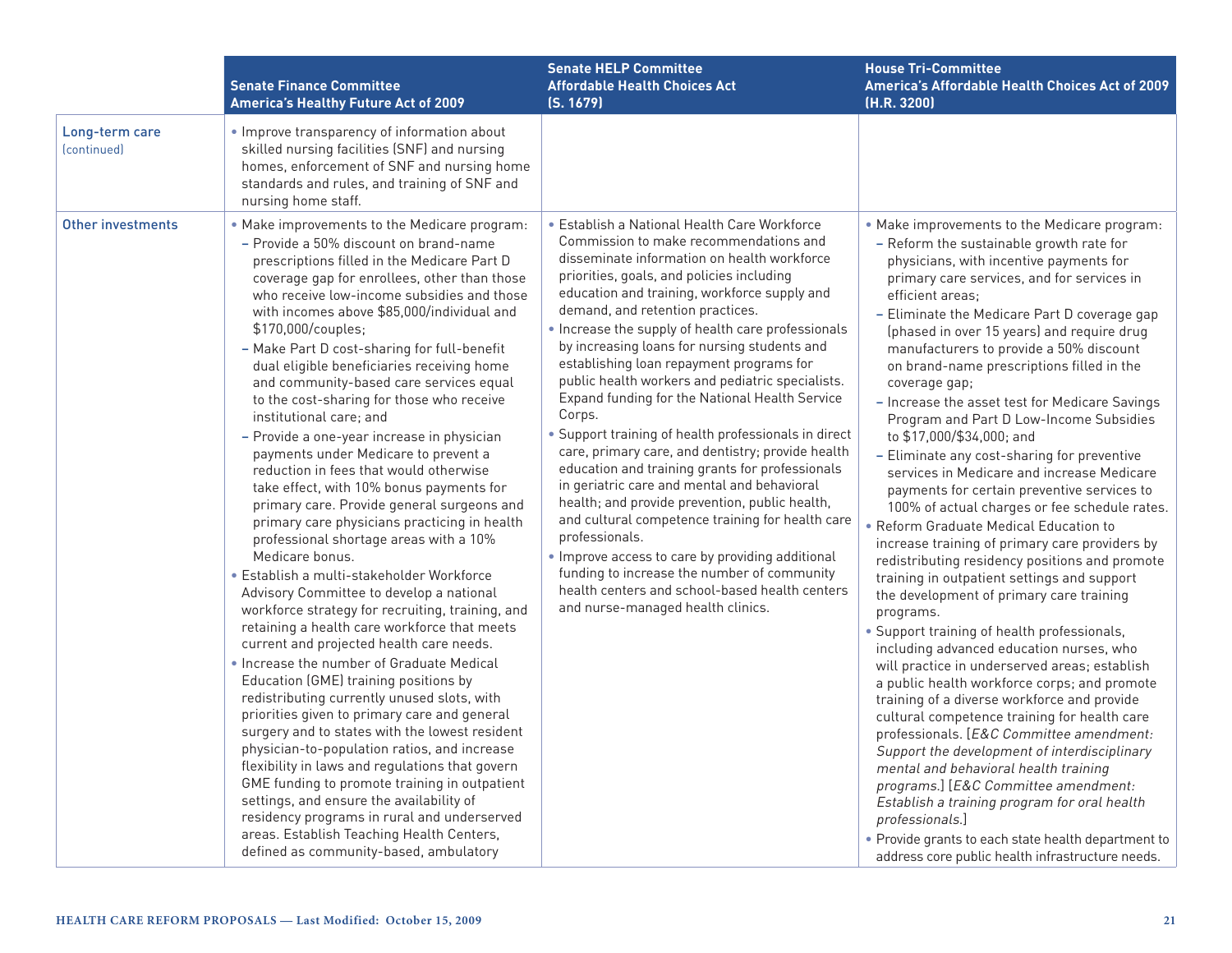|                                                            | <b>Senate Finance Committee</b><br><b>America's Healthy Future Act of 2009</b>                                                                                                                                                                                                                                                                                                                                                                                                                                                                                                                                                                                                                                                                                                                                                                                                                                                                                                                                                                                                                   | <b>Senate HELP Committee</b><br><b>Affordable Health Choices Act</b><br>(S. 1679)                                                                                                                                                                                                                                                                                | <b>House Tri-Committee</b><br>America's Affordable Health Choices Act of 2009<br>(H.R. 3200)                                                                                                                                                                                                                                                                                                                                                                                                                                                                                                                                                                                                                                                                                                                                          |
|------------------------------------------------------------|--------------------------------------------------------------------------------------------------------------------------------------------------------------------------------------------------------------------------------------------------------------------------------------------------------------------------------------------------------------------------------------------------------------------------------------------------------------------------------------------------------------------------------------------------------------------------------------------------------------------------------------------------------------------------------------------------------------------------------------------------------------------------------------------------------------------------------------------------------------------------------------------------------------------------------------------------------------------------------------------------------------------------------------------------------------------------------------------------|------------------------------------------------------------------------------------------------------------------------------------------------------------------------------------------------------------------------------------------------------------------------------------------------------------------------------------------------------------------|---------------------------------------------------------------------------------------------------------------------------------------------------------------------------------------------------------------------------------------------------------------------------------------------------------------------------------------------------------------------------------------------------------------------------------------------------------------------------------------------------------------------------------------------------------------------------------------------------------------------------------------------------------------------------------------------------------------------------------------------------------------------------------------------------------------------------------------|
| <b>Other investments</b><br><i><u><b>Continued</b></u></i> | patient care centers, including federally<br>qualified health centers and other federally-<br>funded health centers, that are eligible for<br>Medicare payments for the expenses<br>associated with operating primary care<br>residency programs.<br>· Establish a graduate nurse education<br>demonstration program to provide Medicare<br>reimbursement to hospitals for costs<br>associated with training advance practice<br>nurses.<br>· Impose additional requirements on non-profit<br>hospitals to conduct a community needs<br>assessment every three years and adopt an<br>implementation strategy to meet the identified<br>needs, adopt and widely publicize a financial<br>assistance policy that indicates whether free or<br>discounted care is available and how to apply<br>for the assistance, limit charges to patients<br>who qualify for financial assistance to the<br>amount generally billed to insured patients,<br>and make reasonable attempts to inform<br>patients about the financial assistance policy<br>before undertaking extraordinary collection<br>actions. |                                                                                                                                                                                                                                                                                                                                                                  | • Conduct a study of the feasibility of adjusting<br>the federal poverty level to reflect variations in<br>the cost of living across different areas.<br>• [E&L Committee amendment: Grant waivers<br>to requirements related to the Employee<br>Retirement Income Security Act of 1974<br>(ERISA) to states seeking to establish a state<br>single payer system.]                                                                                                                                                                                                                                                                                                                                                                                                                                                                    |
| <b>Financing</b>                                           | CBO estimates the cost of the coverage<br>components of the Chairman's Mark, as<br>amended during mark-up, to be \$829 billion over<br>ten years. These costs are financed through a<br>combination of savings from Medicare and<br>Medicaid and new taxes and fees. The net<br>savings from Medicare and Medicaid are<br>estimated to be \$404 billion over ten years and<br>the primary sources of these savings include<br>incorporating productivity improvements into<br>Medicare market basket updates, reducing<br>payments to Medicare Advantage plans, creating<br>the Medicare Commission charged with finding<br>savings in the program, changing the Medicaid<br>drug rebate provisions, and cutting Medicaid and<br>Medicare DSH payments. (See descriptions of<br>cost savings provisions in Cost containment.)                                                                                                                                                                                                                                                                    | The Congressional Budget Office estimates this<br>proposal will cost \$645 billion over 10 years.<br>Because the Senate HELP Committee does<br>not have jurisdiction over the Medicare and<br>Medicaid programs or revenue raising authority,<br>mechanisms for financing the proposal will be<br>developed in conjunction with the Senate Finance<br>Committee. | The Congressional Budget Office estimates the<br>net cost of the proposal (less payments from<br>employers and uninsured individuals) to be<br>\$1.042 trillion over ten years. Approximately<br>half of the cost of the plan is financed through<br>savings from Medicare and Medicaid, including<br>incorporating productivity improvements into<br>Medicare market basket updates, reducing<br>payments to Medicare Advantage plans, changing<br>drug rebate provisions, reducing potentially<br>preventable hospital readmissions, and cutting<br>Medicaid DSH payments. The remaining costs<br>are financed through a surcharge imposed<br>on families with incomes above \$350,000 and<br>individuals with incomes above \$280,000.<br>The surcharge is equal to 1% for families with<br>modified adjusted gross income between |